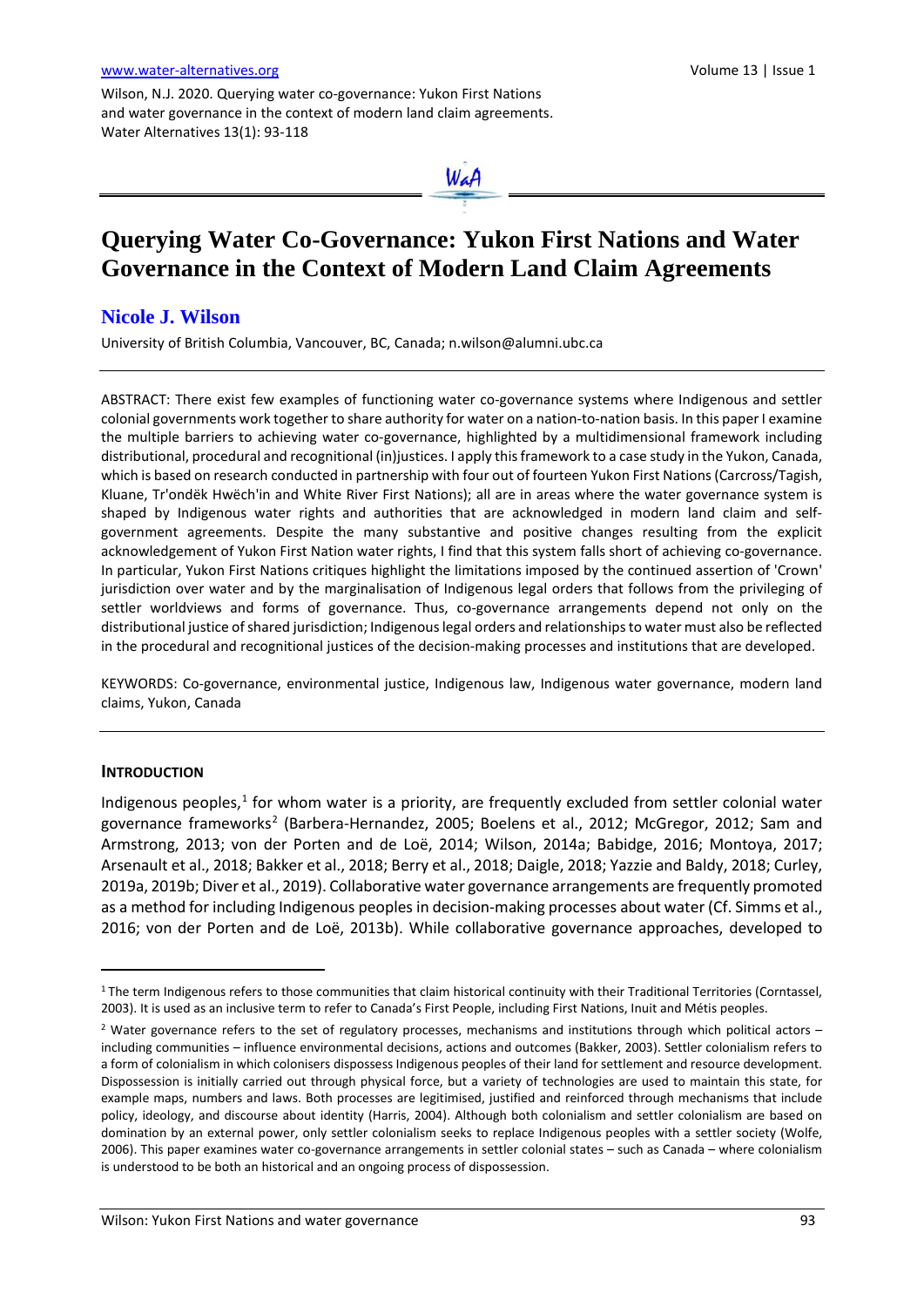replace top-down and adversarial modes of policymaking and governance, are implemented by bringing public and private stakeholders together in shared decision-making processes (Ansell and Gash, 2008), they most often fail to substantively acknowledge Indigenous water rights and authorities. Instead, Indigenous peoples are engaged as 'stakeholders' rather than as governments that are seeking to assert their territorial sovereignty (Kotaska, 2013; von der Porten and de Loë, 2013a). In this sense, collaborative governance arrangements tend to reinforce existing colonial relationships as one jurisdiction – generally, a colonial government – holds all the decision-making power and delegates administrative tasks to the others (Simms et al., 2016). Yet, as Indigenous peoples work to assert their self-determination, cogovernance is increasingly the stated goal of water governance arrangements involving Indigenous peoples and colonial states (Indigenous-state co-governance) (Wilson, 2014b; Cave et al., 2016; Rahnama, 2016; Simms et al., 2016; Phare et al., 2017).

Water governance arrangements fall on a continuum from Indigenous to colonial governance, with co-governance in the middle (Kotaska, 2013). Co-governance requires that both parties share authority or jurisdiction on a nation-to-nation basis and that Indigenous peoples have explicitly agreed to share authority with non-Indigenous people (Kotaska, 2013; Simms, 2014; Wilson, 2014b). In practice, there are relatively few examples of Indigenous-state water co-governance systems (Cf. Rahnama, 2016). While the reluctance of colonial governments to share authority with Indigenous peoples is frequently noted as a barrier to achieving co-governance (Simms et al., 2016; Bakker et al., 2018) current power imbalances also sideline Indigenous legal and governance systems by privileging and normalising settler worldviews and forms of governance (Goetze, 2005; Tipa and Welch, 2006; Kotaska, 2013; Simms et al., 2016). In this paper, I examine the multiple barriers to achieving Indigenous-state water co-governance, highlighted through a multidimensional justice framework that includes distributional, procedural and recognitional (in)justices. I then apply this framework to a case study of water governance in the Yukon Territory, Canada, where modern Indigenous-state treaties make it one of the few systems in Canada – and globally – to explicitly acknowledge Indigenous water rights and authorities.<sup>[3](#page-1-0)</sup> Based on research conducted in partnership with four Yukon First Nations (Carcross/Tagish First Nation, Kluane First Nation, Tr'ondëk Hwëch'in and White River First Nation), I find that the system falls short of achieving co-governance despite the introduction of many substantive and positive changes following from the explicit acknowledgement of Yukon First Nation water rights and authority. Reflecting on the multidimensional justice framework, I note that jurisdictional inequalities, illustrated through the continued assertion of 'Crown' jurisdiction over water, most visibly point to issues of distributive justice; however, Yukon First Nation critiques about the implementation of their water rights and the processes and institutions through which decisions are made highlight the importance of together considering distributional, procedural and recognitional justices. Finally, I examine how attention to Indigenous legal orders can address present injustices in Indigenous-state water co-governance.

### **THEORISING JUSTICE IN INDIGENOUS-STATE WATER CO-GOVERNANCE**

Indigenous water governance scholarship highlights Indigenous peoples' inherent rights to selfdetermination, which includes the power to make decisions based on Indigenous law, epistemologies and ontologies, to protect water for all forms of life as well as present and future generations (Barbera-Hernandez, 2005; Boelens et al., 2012; Sam and Armstrong, 2013; Yazzie, 2013; McGregor, 2014; Wilson, 2014a; Daigle, 2018; Todd, 2018; Yazzie and Baldy, 2018; Chiblow (Ogamauh annag qwe), 2019). While the failure of colonial states to recognise Indigenous water rights, responsibilities and jurisdiction is central to the water injustices experienced by Indigenous peoples (Simms et al., 2016; Phare et al., 2017),

<span id="page-1-0"></span><sup>&</sup>lt;sup>3</sup> The Canadian context is no different, in that settler governments have been slow to acknowledge Indigenous water rights and to share substantive decision-making power and jurisdiction (Phare, 2009; Simms et al., 2016). The question of whether water rights are part of Aboriginal title to land has not yet been settled in Canadian courts, and Aboriginal rights to water have never been explicitly recognised or disproven through the courts in Canada (Phare, 2009; Laidlaw and Passelac-Ross, 2010).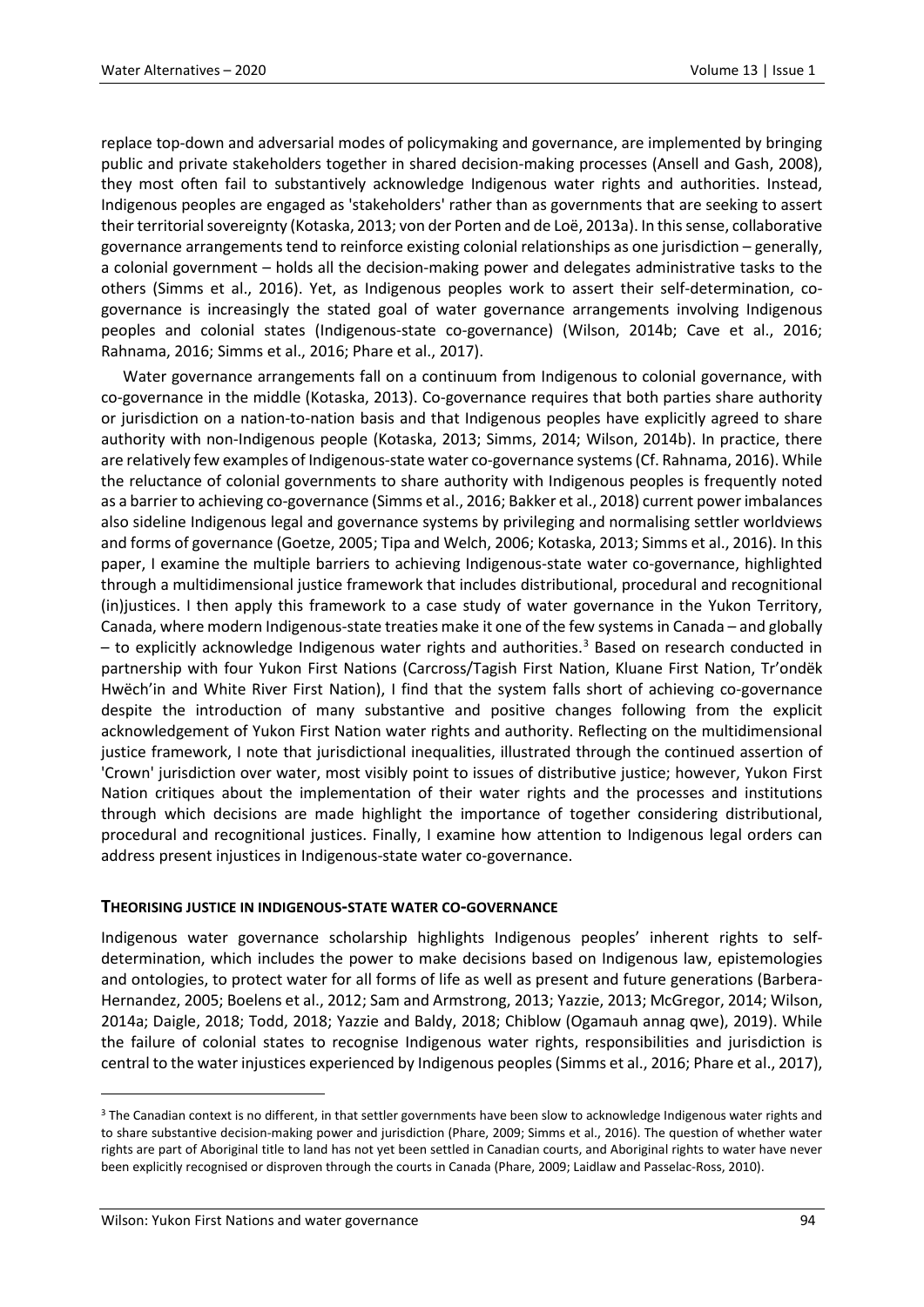further examination is needed to appreciate the many material and non-material consequences that flow from the power imbalances that privilege and normalise settler ontologies, epistemologies and forms of governance in co-governance arrangements (Goetze, 2005; Tipa and Welch, 2006; Kotaska, 2013; Simms et al., 2016). Indeed, Indigenous water relationships are diverse, multifaceted, structured by protocols, and encompass practices and knowledge about the relationships between humans and the other-thanhuman world that are the basis of Indigenous systems of governance and law (Borrows, 2002; Napoleon, 2013; McGregor, 2014; Craft, 2017). Unlike colonial legal frameworks that focus on rights to water, Indigenous legal and governance systems tend to emphasise that people have a responsibility to water as a living entity (McGregor, 2014; Craft, 2017; Wilson and Inkster, 2018; Chiblow (Ogamauh annag qwe), 2019). Scholars who engage with the ontological politics of water governance highlight the injustices that are associated with the constant imposition of colonial understandings of water as a material resource that is available for human exploitation, ownership and management (see, for example, McGregor, 2014; Craft, 2017; Wilson and Inkster, 2018). This ontological and epistemological violence sidelines Indigenous self-determination and the expression of Indigenous governance and legal systems in ways that affect the spiritual, cultural and physical health of Indigenous peoples (Basdeo and Bharadwaj, 2013; Wilson et al., 2019). Engaging with the literature on Indigenous water governance and politics highlights the many challenges facing Indigenous-state water co-governance.

Indigenous-state water co-governance can also benefit from linking scholarship on environmental justice with scholarship on the injustices experienced by Indigenous peoples in environmental governance and management (see, for example, Schlosberg and Carruthers, 2010; Whyte, 2011; Mascarenhas, 2016; McGregor, 2018; Williams and Doyon, 2019). Environmental justice scholarship offers a multidimensional framework that can be used to better understand (in)justice in Indigenousstate water co-governance. In particular, Schlosberg (2004: 521) develops a "trivalent conception of justice"[4](#page-2-0) which includes three types of justice: distributive (the allocation of entitlements); procedural (consideration of who is involved or has influence, and what process is used to make decisions); and recognitional (who or what is or is not valued or respected). Each of these dimensions of justice is interrelated or "tied together in political and social processes" (ibid: 528). For example, participation (procedural justice) in decision-making processes about water is often contingent on the extent to which a party is considered to have water rights and authorities (distributive justice) and the recognition that a party is an important actor (recognitional justice). Roth et al. (2018) have applied this framework to make explicit the often implicit assumptions about (in)justice in water governance; however, as Indigenous scholars such as Whyte (2011, 2016) and McGregor (2009, 2018) caution, environmental justice for Indigenous peoples involves a unique set of considerations that require us to acknowledge Indigenous self-determination and Indigenous legal and governance systems. Linking environmental justice literature to debates and challenges in the co-governance literature necessarily involves adapting environmental justice frameworks to acknowledge Indigenous water rights, responsibilities and authorities, as well as recognising the conflicting sources and understandings of jurisdiction in Indigenous and colonial legal orders. To this end, Figure 1 illustrates the interrelated dimensions of (in)justice in Indigenous-state water co-governance (distributive, procedural and recognitional), and highlights the need to consider differing understandings of governance and sources of authority that flow from Indigenous and colonial legal orders within such a framework. In what follows, I apply this multidimensional framework to the case study of Indigenous-state water co-governance in Yukon Territory.

<span id="page-2-0"></span><sup>4</sup> Schlosberg's trivalent concept of justice was inspired by authors such as Nancy Fraser (1997, 1998, 2000).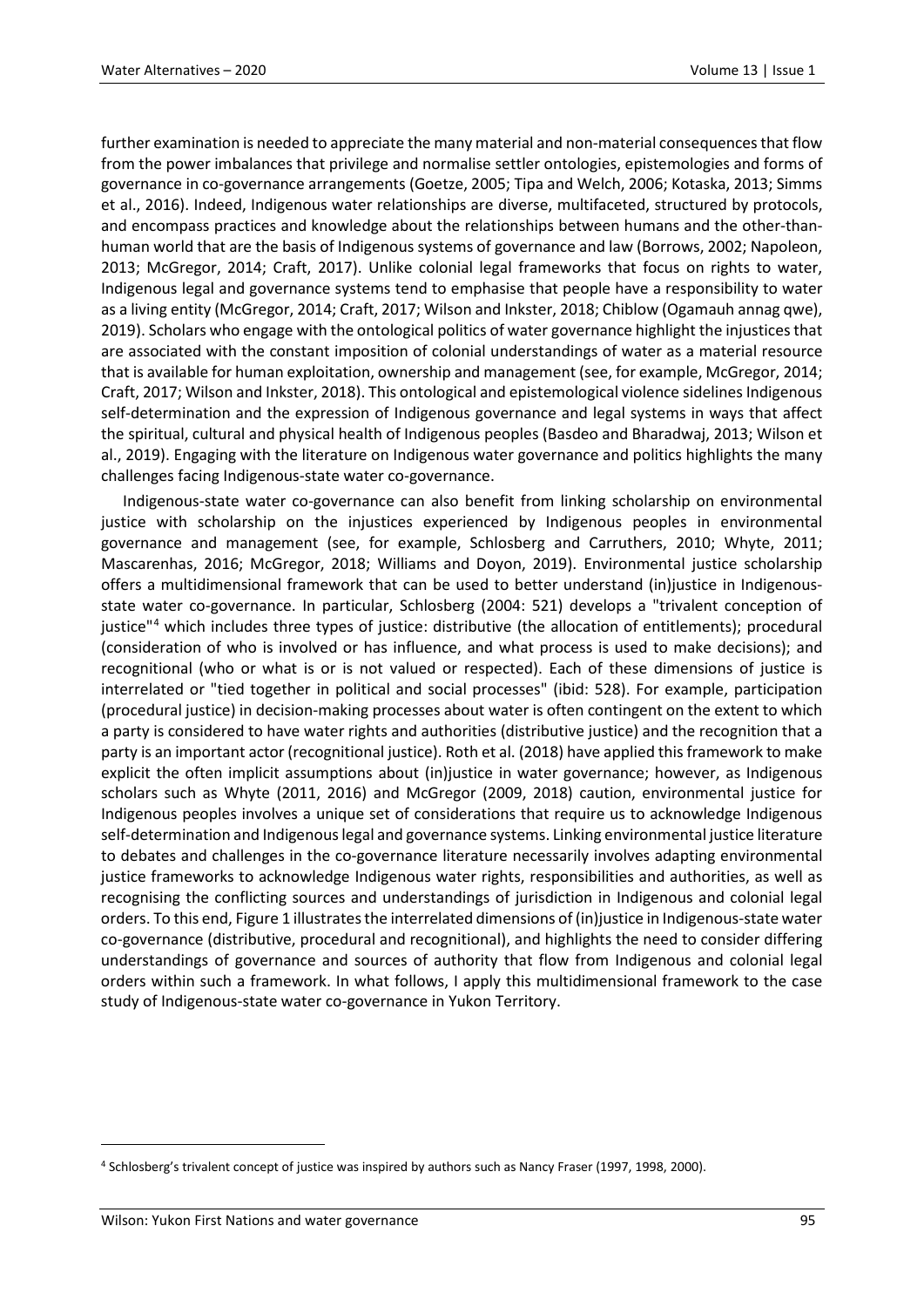

Figure 1. Illustration of the interrelated dimensions of (in)justice in Indigenous-state water cogovernance.

Source: Adapted from Schlosberg (2004).

### **RESEARCH SETTING**

In 1993, following a 20-year process of treaty negotiation, First Nations agreed to retain Aboriginal rights and title to an area of Settlement Land which represents less than 10 percent (41,595  $km^2$ ) of the land within their Traditional Territory; this was in exchange for partnership in the governance of all Yukon lands and resources including water (Figure 2). Modern land claim and self-government agreements are tripartite agreements between a First Nation, the Government of Canada, and the Yukon Government; these agreements were negotiated within the framework of the 1993 Umbrella Final Agreement (UFA). The purpose of these agreements is fivefold: to encourage reconciliation between Yukon First Nations and settler governments and provide a basis for lasting relationships between these governments; to promote community-level decision-making and First Nation self-determination; to protect First Nations' ways of life, based on spiritual and economic relationships with the land; to achieve certainty about ownership and use of land and resources in order to create a stable environment for investment; and to provide First Nations governments and local communities with financial benefits and economic opportunities (Mapping the Way, 2016). Three Yukon First Nations, including White River First Nation, Liard First Nation and Ross River Dena Council, ratified the UFA but ultimately opted out of land claims. These First Nations retain Aboriginal title to their Traditional Territories and remain Indian Bands under the federal 1985 *[Indian Act](http://www.canlii.org/ca/sta/i-5/whole.html)* (Yukon Government, 2016). Since 2014, White River First Nation, Kaska Dena Council and Liard First Nation have been negotiating reconciliation agreements with the Yukon Government which are aimed at taking a proactive approach to improving relationships between these governments in the absence of comprehensive land claim agreements.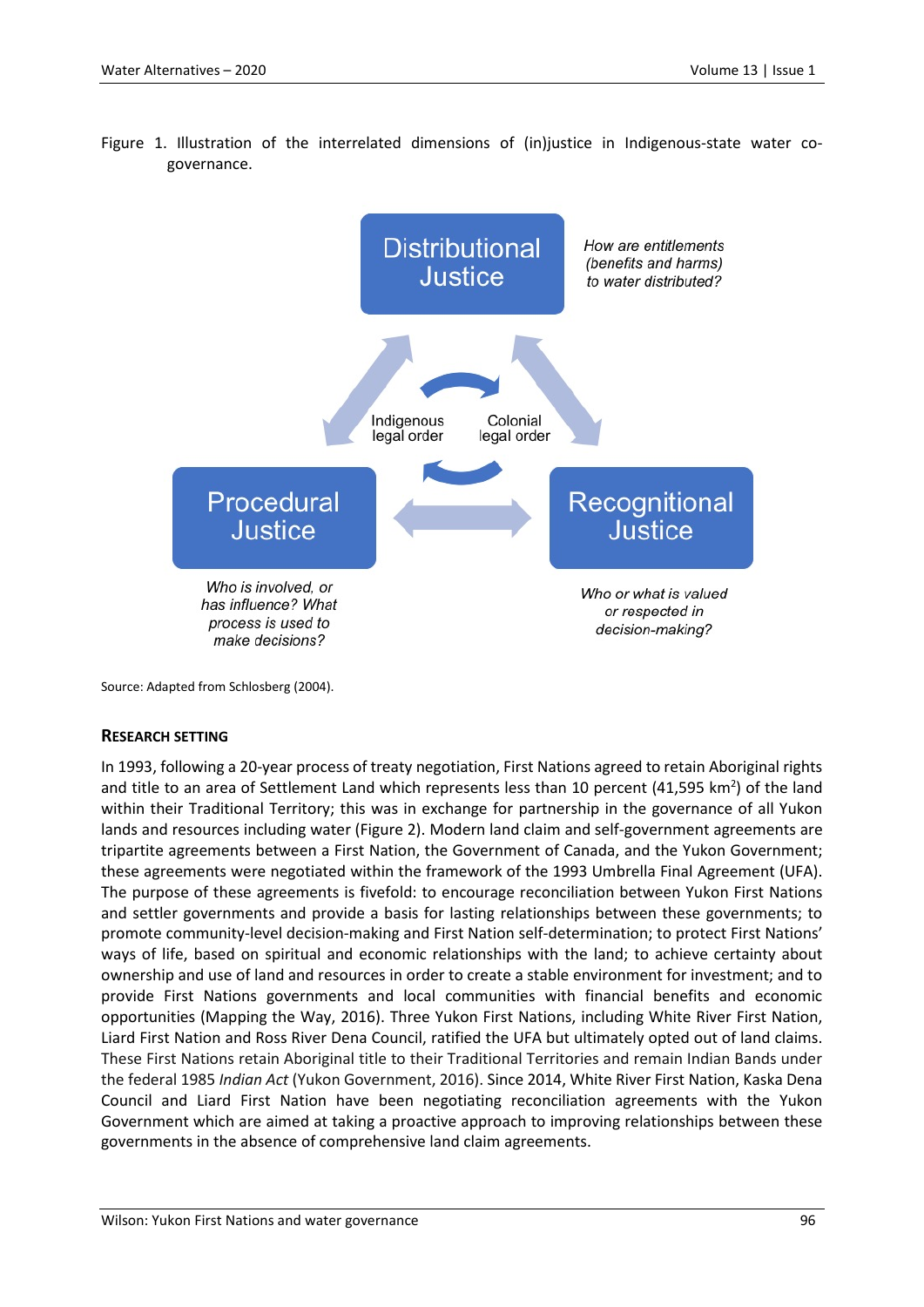Figure 2. Map of the overlapping First Nation Traditional Territories, Settlement Lands, and active water licenses in Yukon, Canada.



Note: TH = Tr'ondëk Hwëch'in; WRFN = White River First Nation; KFN = Kluane First Nation; C/TFN = Carcross/Tagish First Nation. Source: Esri, DeLorme, GEBCO, NOAA NGDC, and Geomatics Yukon.

Modern land claim and self-government agreements acknowledge Yukon First Nations as an order of government in Canada with jurisdiction over clearly defined territories.<sup>[5](#page-4-0)</sup> The agreements describe the nature of government-to-government relations among signatory governments and grant Yukon First Nations the powers of self-government, including a role – for example, through co-management boards – in the management of lands and resources upon which their people have long depended. As a result, First Nation governments in the Yukon and across the Canadian North have emerged as significant players in regional politics, including in water governance processes. Present governance arrangements represent a significant and positive change from previous arrangements which failed to acknowledge First Nation water rights; these arrangements also constitute a significant improvement from life under the colonial federal 1985 *Indian Act* which allows First Nations almost no say either in their governance

<span id="page-4-0"></span><sup>5</sup> Self-governing Yukon First Nations are responsible for resource management and land use planning on Settlement Lands throughout the Yukon. Through these responsibilities, these Yukon First Nations have a range of authorities including legislative authority to enact laws about their Settlement Lands. For a more detailed account of First Nation self-government arrangements in Canada see Coates and Morrison (2008) and Morse (2008). For a discussion of the potential for Yukon First Nations to develop water legislation, see Wilson (2019).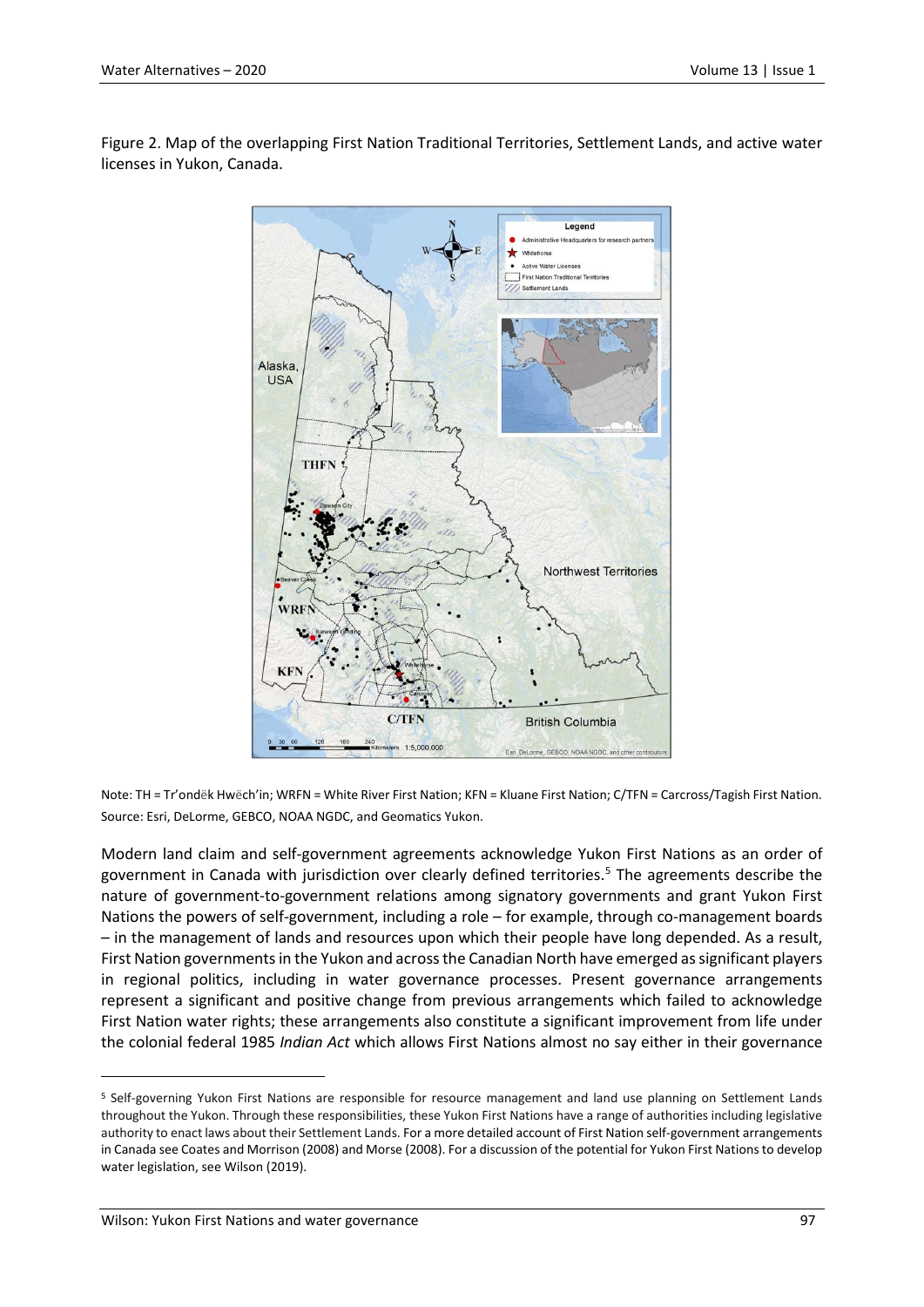or in the management of their lands and resources (Nadasdy, 2017). Indeed, the conclusion of land claim and self-government agreements in Yukon has been called a 'monumental achievement' (*Beckman* v. *Little Salmon/Carmacks First Nation*, 2010), 2010 SCC 53, [2010] 3 S.C.R. 103, 2010), and these agreements have without a doubt facilitated a significant shift in Indigenous-state relations.

Land claim agreements uniquely shape the water governance system of Yukon Territory, in that Yukon First Nations have nested degrees of rights and authorities with which to influence decision-making. Chapter 14 of the UFA – as well as individual land claim agreements – specifically addresses 'water management' and acknowledge signatory First Nations' water rights. Chapter 14 also made the Yukon Water Board into a co-management board with one-third First Nations representatives appointed by the Council of Yukon First Nations. Water also plays a substantial role in the decision-making processes of other co-management boards such as the Yukon Environmental and Socio-economic Assessment Board (YESAB).<sup>[6](#page-5-0)</sup> Furthermore, Yukon First Nations can assert the powers of self-government to create laws to better assert their Chapter 14 rights to protect water quality, quantity and rate of flow for waters on, or adjacent to, Settlement Lands. By explicitly acknowledging First Nation water rights, these agreements represent a clear shift in water governance and, more broadly, in Indigenous-state relations in the territory. These agreements enable First Nations to better protect the waters within their territories through the creation of co-management processes for shared decision-making about water, and through having the authority to govern waters on Settlement Lands.

Settler colonial water laws, nonetheless, remain central to water governance in the Yukon. Water governance in Canada is predicated on the assumption of 'Crown' ownership or jurisdiction over all the ground and surface water; in all cases, provincial and territorial governments also maintain control over decisions related to water use and access (Boyd, 2003).<sup>[7](#page-5-1)</sup> Chapter 14 of the UFA outlines the management powers of the Yukon and Federal Governments; although it may seem contradictory, it acknowledges settler water laws as 'laws of general application' that apply equally to all lands in the Yukon including Settlement Lands. A review of the history of water law in the Yukon shows that no substantial changes to water laws have been made since land claim and self-government agreements were enacted. Even through the process of devolution in 2003 – whereby the Federal Government transferred authority for lands and resources to the Yukon Government through the Yukon Northern Affairs Program Devolution Transfer Agreement (2001) – the new territorial Yukon *Waters Act* and Water Regulation (both of 2003) only 'mirrored' previous legislative language; that it to say, there were no substantial changes introduced in the new *Waters Act*. 'Crown' jurisdiction over water was simply devolved from the Canadian Federal Government to the Yukon Territory Government. Thus, however much more explicitly First Nations' roles in water governance are defined in the Yukon than elsewhere in Canada, water conflicts abound as the impacts of resource extraction and other environmental changes encroach on First Nations' relationships to water and over their ability to assert their sovereignty.

This case study examines the ways in which modern land claim agreements have shaped water governance arrangements in Yukon Territory. I analyse the nature of water conflicts in the Yukon and the ability of Yukon First Nations to assert their Chapter 14 water rights to bring about real change in decisionmaking. Yukon First Nations' concerns about mining are central to water conflicts in the Yukon and therefore fundamentally motivate this research; however, it is not the purpose of this paper to provide a comprehensive overview of the biophysical impacts of mining on water in the Yukon. Rather, this

<span id="page-5-0"></span> <sup>6</sup> These co-management boards, created through modern land claim agreements, form part of the water governance system and have been the subject of an extensive body of research (see, for example, Nadasdy, 2003a; Natcher et al., 2005; Stevenson, 2006; Clark and Joe-Strack, 2017). This study builds on this scholarly work to examine the converging and diverging interactions between diverse actors, institutions and processes, which are shaped by varied and often conflicting understandings of authority and jurisdiction within a multiscalar and multilevel governance system.

<span id="page-5-1"></span><sup>&</sup>lt;sup>7</sup> The Canadian Constitution divides responsibility for water between the Federal Government and provincial/territorial governments. Provincial governments and territorial governments which have undergone devolution, like the Yukon Government, have responsibility for most aspects of freshwater management and jurisdiction over water generally (Boyd, 2003).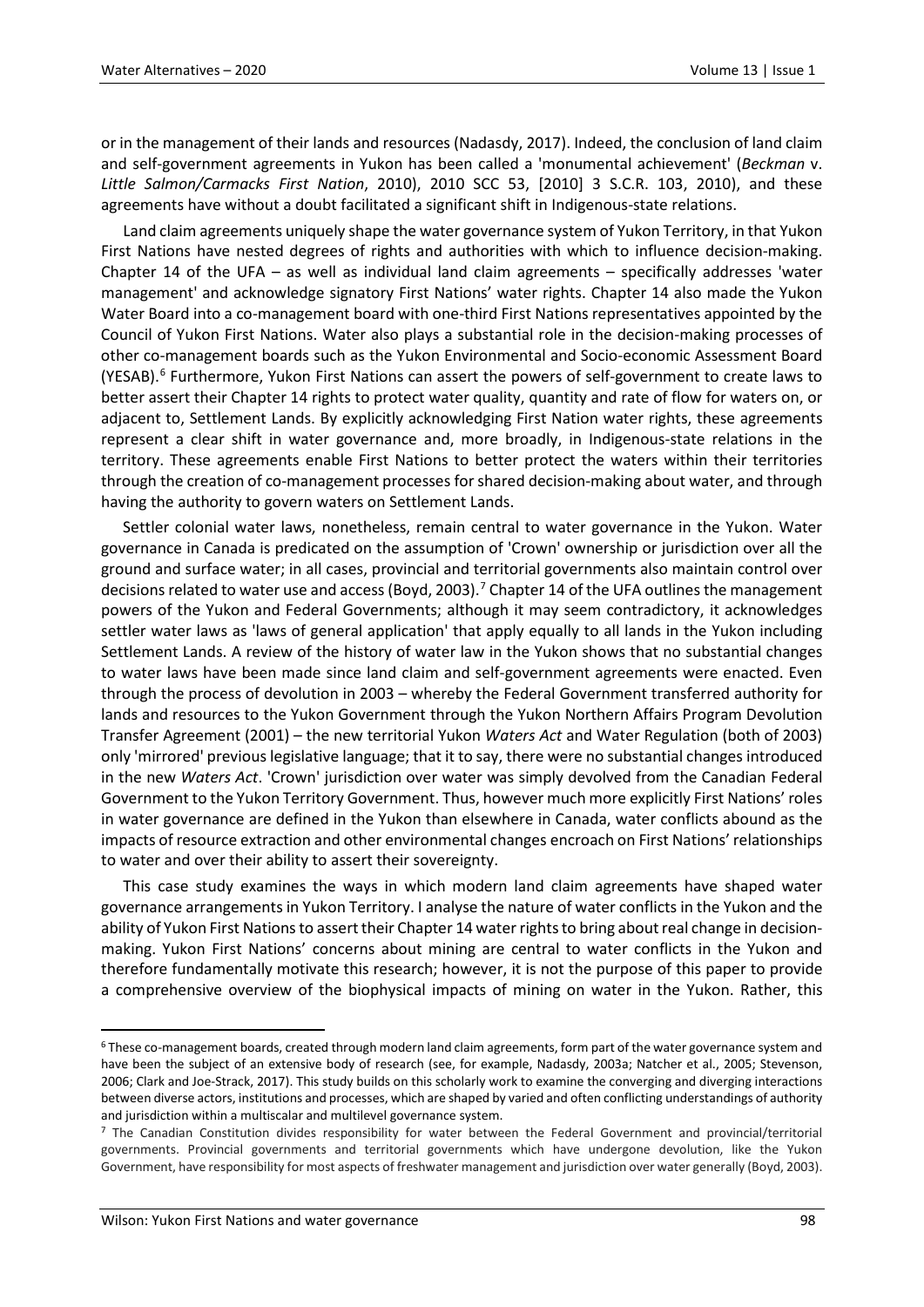analysis of Yukon First Nations' roles in decision-making over water is grounded in an examination of the decision-making processes that are specific to both water and mining; this includes First Nations' influence over decisions regarding mine approval, operation and closure. Based on this analysis, I find that Yukon First Nations have experienced significant gains in capacity as the result of modern land claim agreements which outline specific areas of legal authority and the creation of co-management institutions to implement this authority; however, I also find that these agreements do not go far enough in acknowledging First Nations' authority, in that water governance in the territory remains highly contested. Research findings suggest that water governance could be improved through expanded acknowledgement of First Nations' jurisdiction, addressing their procedural rights within water governance arrangements such that these arrangements fully reflect their ontologies, epistemologies and forms of governance and address the barriers to implementation of existing agreements.

### **RESEARCH METHODS AND APPROACH**

This study draws on community-based research, which is defined as research designed and conducted in collaboration with community members, with the goal of bringing about positive change (Minkler and Wallerstein, 2010). This is particularly important for Indigenous peoples given the negative histories of research involving university researchers (Smith, 1999). Community-based research is one step towards 'decolonizing' conventional research relationships by ensuring that research reflects Indigenous peoples and their research priorities (Castleden et al., 2012). First Nation partners in this research participated in such a way as to address their research needs concerning decision-making about water and the implementation of Chapter 14. This research was conducted between 2012 and 2017 with four Yukon First Nations (Carcross/Tagish, Kluane, Tr'ondëk Hwëch'in and White River). During this period, interviews were conducted with 33 Yukon First Nations government employees and nine other water experts from the Yukon Government, the Yukon Water Board (YWB), and the Yukon Environmental and Socio-economic Assessment Board (YESAB) (Table 1). Working closely with First Nation governments and their staff, 33 Elders were recruited to participate in interviews.<sup>[8](#page-6-0)</sup> Following the First Nations' research protocols, Elders were given honoraria to acknowledge their expertise and to thank them for sharing their time and knowledge. Although using the names of Elders and other experts can be understood as a form of citation the names of Elders are not used in this work, following the Yukon First Nations' Traditional Knowledge Policies' requirements for confidentiality (Carcross/Tagish First Nation, 2009; Kluane First Nation, 2012; Tr'ondëk Hwëch'in, 2012).

Several participants were interviewed more than once to gain insight on how things had changed over time. Interviews were transcribed and coded both deductively (based on predetermined concepts derived from the literature) and inductively (based on emergent themes); they were coded thematically using Nvivo (Saldaña, 2013). Research methods included interviews with multiple actors (Elders, First Nation Governments, the Yukon Government and co-management boards) and analysis of policy documents; these were used to triangulate research findings in ways that looked for points of convergence, complementarity and divergence or dissonance (Nightingale, 2009). In 2017, research results were shared with, and validated by, members of participating First Nations through discussions at community presentations and discussions of plain-language reports; finally, all interview audio and transcriptions were returned to First Nation archives. This research was designed to more broadly address research partners' questions about the implementation of Chapter 14 and decision-making about water in the Yukon. Insights from this work are intended to support their participation in these decisionmaking processes.

<span id="page-6-0"></span><sup>8</sup> Although the definition of what it means to be an Elder differs between communities (Stiegelbauer, 1996), for this study Elders were identified by their age – approximately 60 years or older – and the extent to which others considered them to be knowledgeable and respected community members.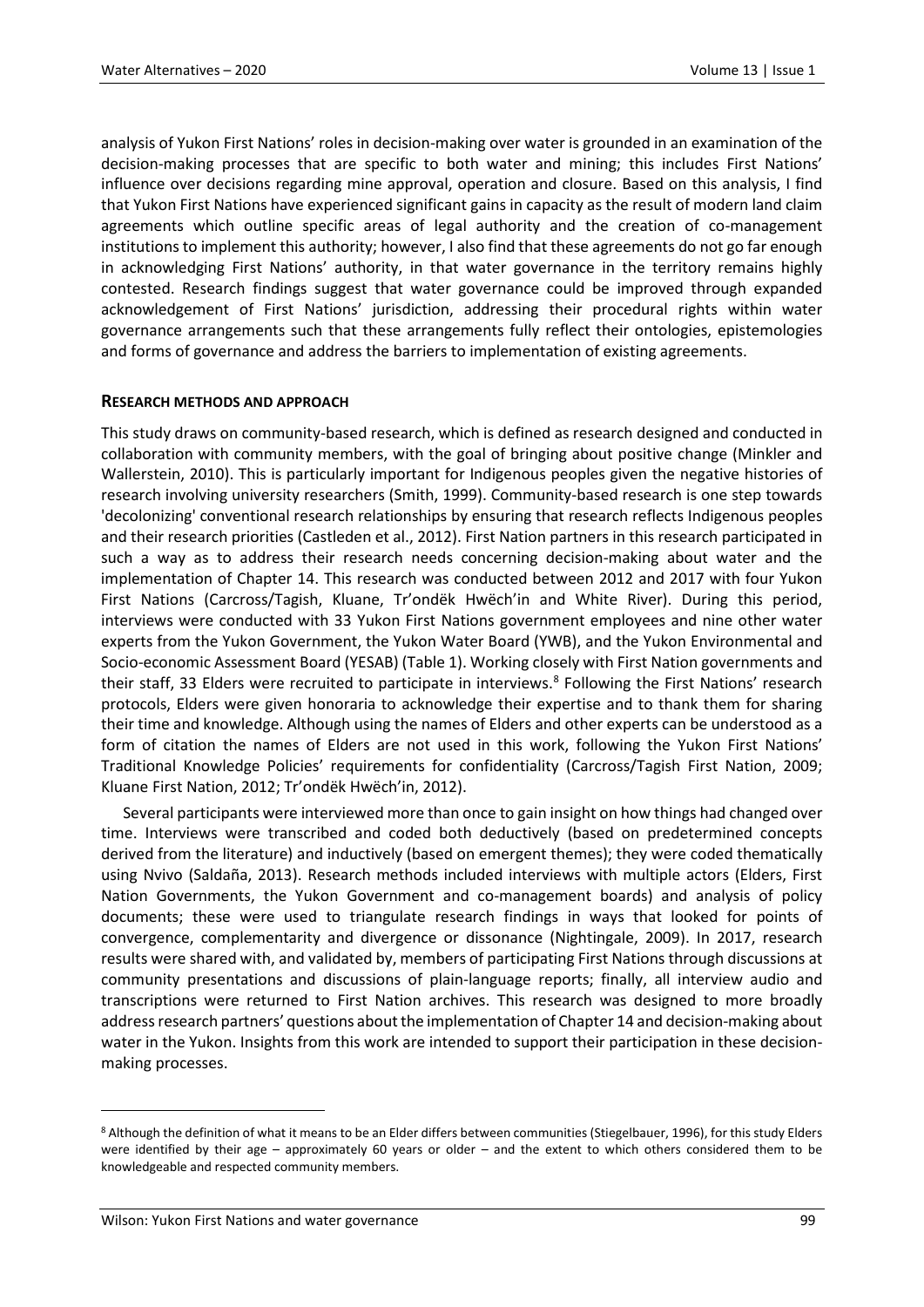| <b>First Nation</b>               | C/TFN                                                         | <b>KFN</b>                                                    | TН                                                            | <b>WRFN</b>                                             |
|-----------------------------------|---------------------------------------------------------------|---------------------------------------------------------------|---------------------------------------------------------------|---------------------------------------------------------|
| Agreements                        | Final (2005a) and<br>Self-Government<br>(2005b)<br>Agreements | Final (2003a) and<br>Self-Government<br>(2003b)<br>Agreements | Final (1998a) and<br>Self-Government<br>(1998b)<br>Agreements | No treaty<br>Reconciliation<br>agreement in<br>progress |
| Languages<br>spoken*              | Tlingit and Tagish                                            | Southern<br>Tutchone                                          | Hän Hwëch'in<br>'People of the<br>River'                      | Northern<br>Tutchone and<br><b>Upper Tanana</b>         |
| Citizens**                        | 633                                                           | 154                                                           | 770                                                           | 247                                                     |
| Elders                            | 7                                                             | 6                                                             | 9                                                             | 5                                                       |
| <b>Total Elders</b>               | 27                                                            | 6                                                             | 9                                                             | 5                                                       |
| <b>First Nation</b><br>Government | 5                                                             | 13                                                            | 8                                                             | 7                                                       |
| <b>Total First Nations</b>        | 33                                                            |                                                               |                                                               |                                                         |
| Other experts                     |                                                               |                                                               |                                                               |                                                         |
| Total                             |                                                               |                                                               |                                                               |                                                         |

Table 1. Overview of interviews conducted with Elders, representatives from four Yukon First Nation Governments, and other water experts.

Notes: \* = all partner Yukon First Nations, except Carcross/Tagish First Nation (C/TFN), belong to the Athabascan language group. Tagish Athabascan peoples were the original inhabitants of the area; this region later became home to Inland Tlingit peoples who traveled to the area from Southeast Alaska for reasons of trade, about 200 to 300 years before contact.

\*\* = statistics compiled by the Council of Yukon First Nations Self-Government Secretariat, based on 2011 National Health Service data; White River First Nation (WRFN) recognizes 247 members, while only 149 of these are registered under the *Indian Act* (Government of Canada, 2013).

Source: Author's research.

### **RESEARCH FINDINGS**

 $\overline{a}$ 

A close examination of decision-making processes in the Yukon is critical for tracing the ways that Yukon First Nations have been able to assert real power as the result of changes to water governance arrangements brought about by land claim agreements. What is also made clear in the course of this examination, however, are the limitations of the Indigenous water rights that are acknowledged in these agreements, including in the authority to make decisions and in jurisdiction over the waters within their Traditional Territories. Chapter 14 explicitly structures shared decision-making for water in the Yukon; it includes a requirement, in all decision-making processes, that the designated legally binding authority over water rights must be acknowledged. It states specifically that a signatory Yukon First Nation "has the right to have water, which is on or flowing through or adjacent to its Settlement Land, remain substantially unaltered as to quantity, quality, and rate of flow, including seasonal rate of flow". Furthermore, First Nations also have the right to 'Traditional Use'[9](#page-7-0) of water both on and off Settlement Lands. The distinction between categories of land has meant, however, that First Nations have more authority over water on Settlement Lands than they do in their broader Traditional Territories.

<span id="page-7-0"></span><sup>9</sup> Defined in Section 14.2.0 of the Umbrella Final Agreement as "the Use of Water, without substantially altering the quality, quantity or rate of flow, including seasonal rate of flow, by a Yukon Indian Person for trapping and non-commercial Harvesting, including transportation relating to such trapping and Harvesting or for traditional heritage, cultural and spiritual purposes". (Government of Canada et al., 1993: 131).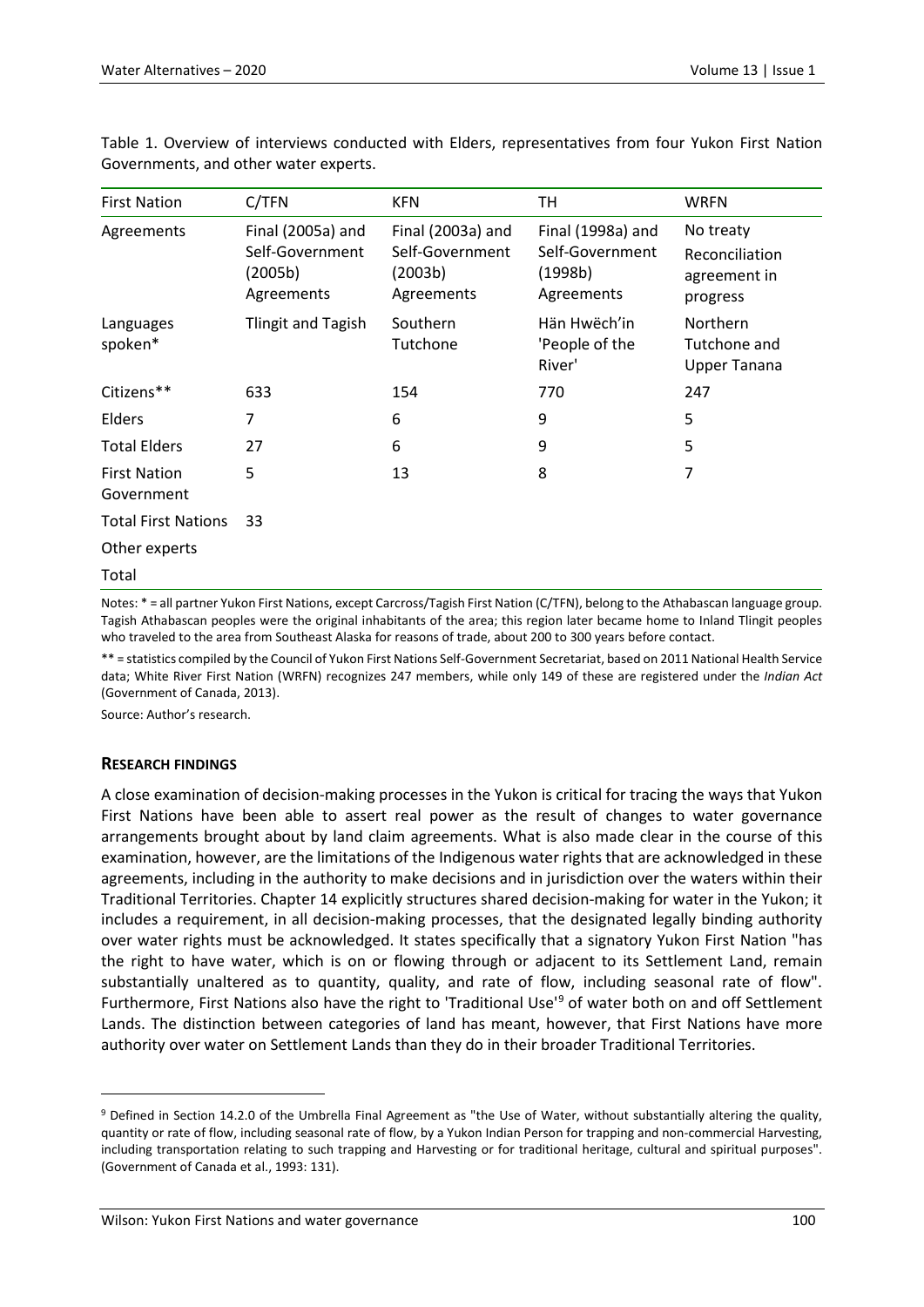Chapter 14 is the basis for decision-making about water in the territory; it embodies multiple stages, including assessment (conducted by YESAB) and regulatory approval (by the YWB). Together these outline the terms for water use, which are subject to monitoring and inspection during operation (Figure 3); notably, Chapter 14 rights can be exercised in distinct ways in each phase of the process. Descriptions of these stages are found below, as are examples of occasions where Chapter 14 rights have been used to influence decision-making.





Source: Author's research.

## **Assessment phase: Yukon Environmental and Socio-economic Assessment Board**

The Yukon Environmental and Socio-economic Assessment Board (YESAB) is a co-management board with one-third First Nation representation; it was created through land claim agreements (Chapter 12) to assess the potential environmental and socio-economic effects of development projects in the Yukon. Consultation on development proposals takes place through a 'paper exercise', meaning that comments are collected in a publicly available online forum. After its review, YESAB releases an assessment of the project that includes its opinion on probable impacts, suggestions for mitigation measures, and a recommendation to the relevant government decision-making body as to whether and under what conditions the project should be allowed to proceed. YESAB is not a decision-making body, but plays an advisory role as it assesses projects and makes recommendations. Decision-making authority, or the ability to 'accept', 'reject' or 'vary' YESAB recommendations rests with the relevant government(s) or the Decision Body which may set conditions for the project. Decision Bodies can include First Nations, the Federal Government and/or the Yukon Government.

Yukon First Nations exercise their Chapter 14 rights in the *Yukon Environmental and Socio-economic Assessment Act* (YESAA) process by citing impacts on water quality, quantity or rate of flow on, or adjacent to, Settlement Lands, or impacts on Traditional Use. There are many examples where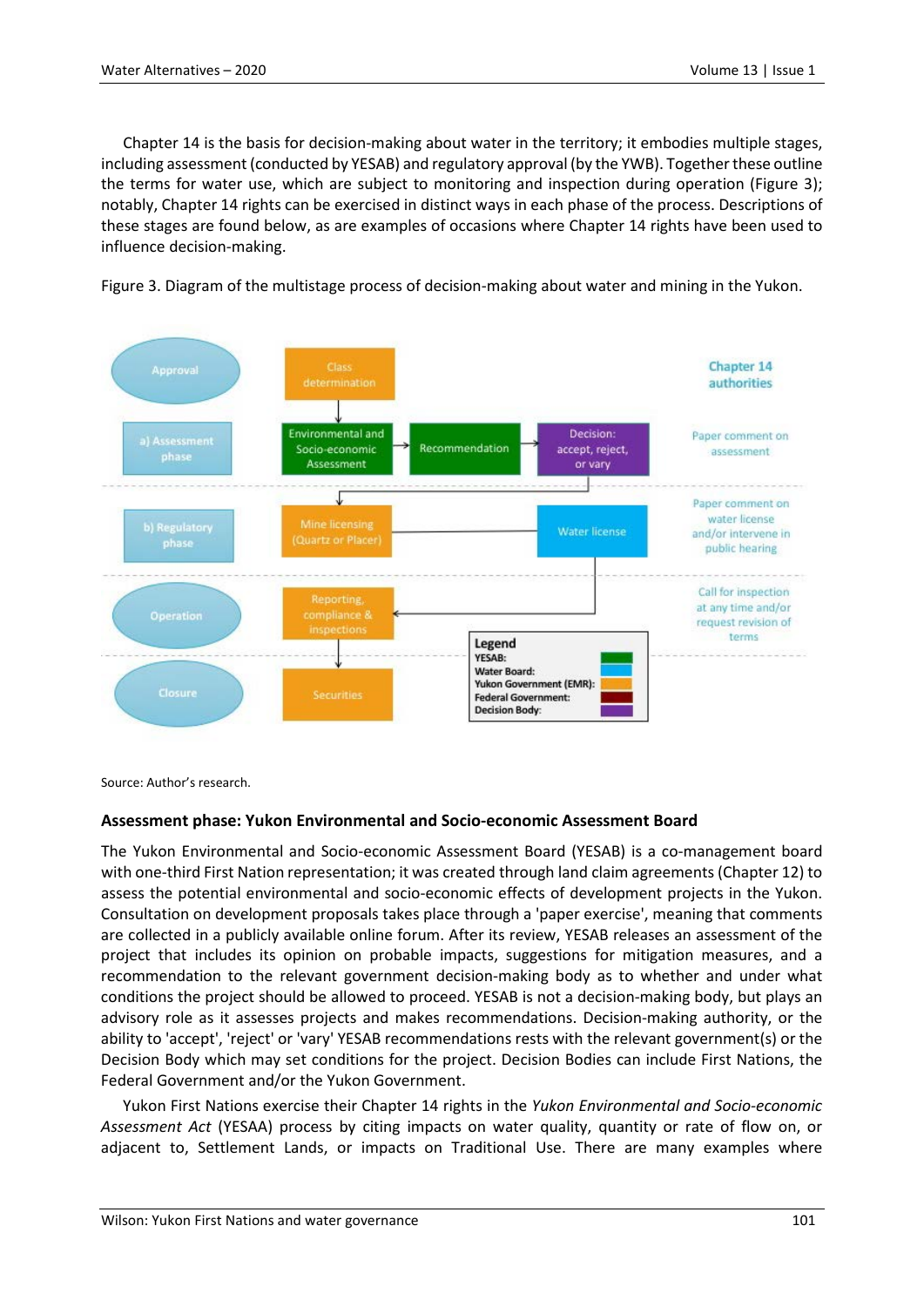development applications for mines were approved through YESAA despite First Nation opposition, even where Chapter 14 rights are asserted; however, there are also cases where a First Nation has influenced the YESAA process by asserting their Chapter 14 rights. The YESAA assessment of Haggart Creek (Class 4 Placer Mine; License number 2015-0150) is one example: the Na-Cho Nyak Dun First Nation (NNDFN) commented on the application and acted as a Decision Body. In their decision document, the NNDFN stated that they were rejecting the placer mining operation as it would have significant adverse effects on the First Nation's Arctic grayling fishery and on riparian vegetation; the rerouting of the stream would also negatively affect the boundaries and access of Category B Settlement Land (Na-Cho Nyak Dun First Nation, 2014). The application for development was thus denied at all levels.

### **Regulatory phase: Yukon Water Board**

The Yukon Water Board is responsible for issuing licenses for water use and for the deposit of waste in the Yukon. Like YESAB, the YWB is also a co-management board, with one-third of the appointees First Nation. The YWB is unique in Canada, however, because it is not just an advisory body, but has decisionmaking authority. Its water licensing decisions are legally binding and only reversible in a court of law, as clarified in *Western Copper Corporation* v. *Yukon Water Board*, YKSC 16 (2011).

First Nations can influence the YWB decision-making process through the same interventions available to others, but they do not have the authority to make water licensing decisions within their territories or even on their Settlement Lands. Chapter 14 of the land claim agreement, however, outlines several additional roles and authorities specific to Yukon First Nations in water licensing; these occur in the initial decision-making process and in the compliance monitoring and inspection that is conducted following approval (Table 2). First Nations have the right to be consulted in water licensing processes and notified of applications within their Traditional Territories; they also have the right to intervene by submitting written comments and/or through participating in public hearings. While other interested parties also have the right to intervene in water licensing decisions (for example, the Yukon Government, the Federal Government and environmental NGOs), First Nations are notified of all water licenses occurring in their Traditional Territories. One water expert from Kluane First Nation (Expert 4, 2015) discussed their experience of intervening in the YWB licensing processes:

We were responding to an application for a mine and we quoted that Chapter 14, the quantity, quality and rate of flow section and they wrote to us right away and wanted to know all of this stuff. So that's kind of our clout, is the quality, quantity, rate of flow.

In other words, some First Nations felt their concerns were taken seriously by the YWB as the result of their Chapter 14 rights; for example, the intervention by the Little Salmon Carmacks First Nation (LSCFN) in Carmacks Copper's water licensing process was key to the rejection of the water license. The YWB also denied a water license for a quartz mining operation because it was not satisfied that the waste produced by this undertaking would be treated and disposed of in an appropriate manner (QZ08-084) (Yukon Water Board, 2010).

However, water licenses are rarely denied and thus remain one indicator of a lack of influence in the licensing process. As an Elder from the Carcross/Tagish First Nation C/TFN confirmed,

And it seems like we're always on the losing end of it. That's where the Water Board is just, it doesn't really make any decisions. It's just because I know two of our members sat on there, and they said it's not really a decision-making body. And I agree that maybe there's a place for it, but it seemed like the government, both Yukon, and Canada, is more interested in the mining industry. Mining spends millions of dollars and the Water Board clears their application. And I haven't yet heard them turn down a water license because of that. (Elder 3, C/TFN, 2015)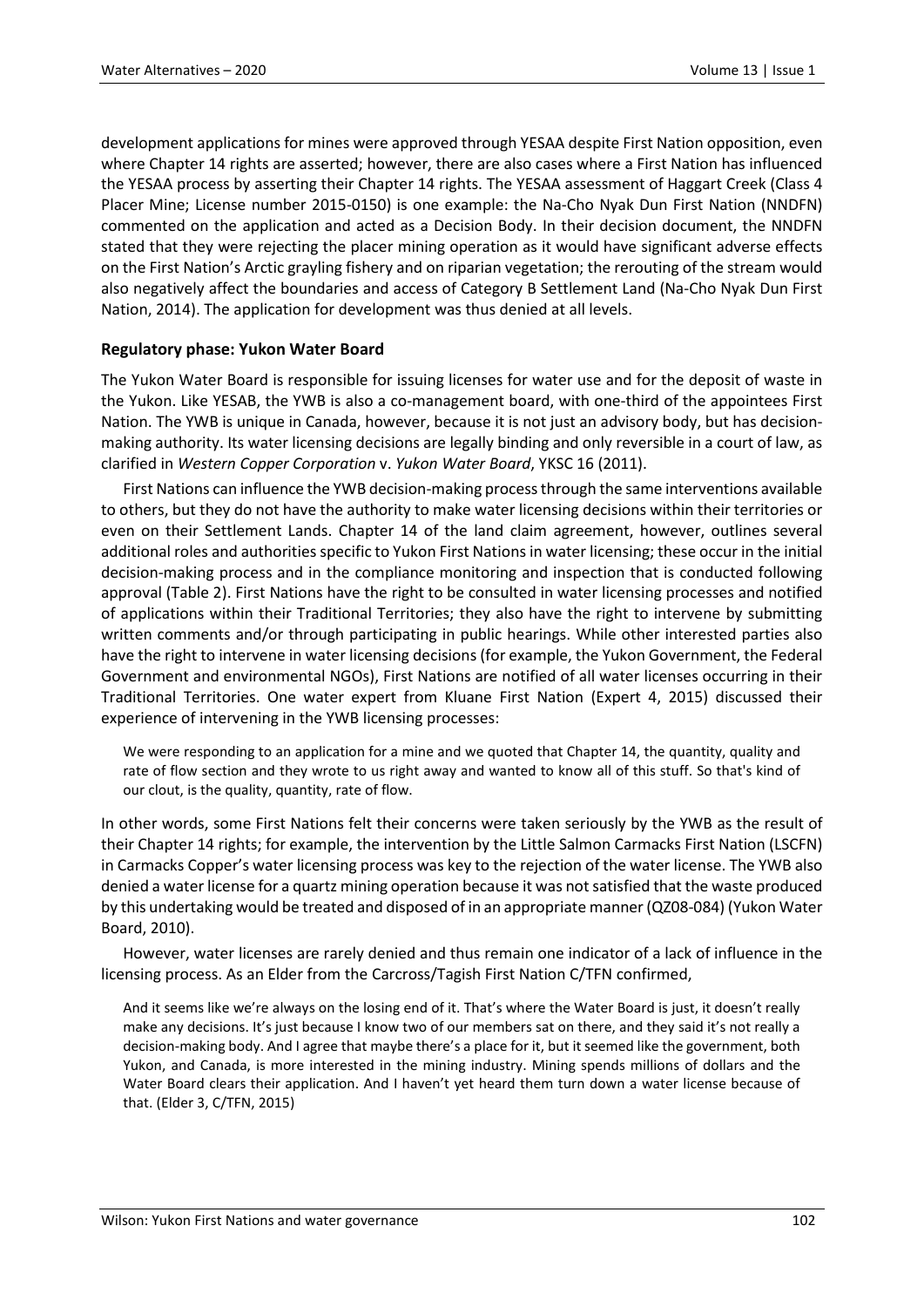| Water right                                           | Description                                                                                                                           | Chapter 14        | Examples                                                    |
|-------------------------------------------------------|---------------------------------------------------------------------------------------------------------------------------------------|-------------------|-------------------------------------------------------------|
| Intervener status<br>(resulting in denied<br>license) | <b>Affected Yukon First Nations</b><br>have intervener status in<br>water board public hearings                                       | Chapter 14        | Little Salmon Carmacks<br>v. Carmacks Copper                |
| Inspection of licenses                                | To determine if water use<br>complies with the terms and<br>conditions of the license                                                 | Chapter 14.11.1.3 | Little Salmon Carmacks<br>at Tatchun Creek                  |
| Revision of terms                                     | To establish whether the<br>conditions of a license need<br>to be reviewed due to<br>unforeseen impacts on the<br><b>First Nation</b> | Chapter 14.11.1.4 | Little Salmon Carmacks<br>at Tatchun Creek<br><b>Bridge</b> |
| Compensation                                          | The Yukon First Nation is<br>entitled to compensation for<br>provable loss or damages                                                 | Chapter 14.12.0   | No payout made to<br>date                                   |

Table 2. Yukon First Nations' Chapter 14 roles in water licensing in Yukon, Canada.

Source: Chapter 14 on Water Management, Umbrella Final Agreement (1993) and Author's research.

According to the documentation available as of 27 June 2017 on *Waterline* (the Yukon Water Board's online database), only 14 of 2772 licenses (0.5% of all licenses) have been denied by the YWB, including four for municipal undertakings, eight for placer mining and two for quartz mining (Waterline, 2017). Of these, 786 are now active and 1986 are closed licenses (based on reviews that were completed). Such a perspective does not account for the ways in which First Nation interventions influence the terms and conditions attached to water licenses; it is significant, however, that very few water licenses are denied.

### **Operation: Water license compliance and inspection**

Following the approval of a water license, Yukon Government becomes responsible for monitoring compliance to the terms and conditions of the license. First Nation concern about inadequate monitoring and enforcement of water licenses is particularly salient. A staff member at Tr'ondëk Hwëch'in First Nation (THFN) noted the insufficient monitoring of the extensive number of placer mines in their Traditional Territory:

My concern is there's not enough monitoring of it. Like EMR [Department of Energy, Mines, and Resources] downstairs, they go out and investigate. But there is only five of them. And they can't do all the mines. And sometimes when we're flying over and we see something discharging into the streams, killing, you know, fish bearing streams, or putting their chemical in there that's not settled, it's kind of disheartening, because there's no one there to stop it, and we have no real control over telling them, because it's not on someone's [Settlement] land (Expert 11, TH, 2015).

Several factors contribute to concerns about enforcement and compliance. First Nations have noted that the Yukon Government's approach to enforcement is too soft and violators are rarely held accountable. The 'three E policy' of the Yukon Government Department of Energy, Mines, and Resources (EMR) begins with *educating* and *encouraging* violators to correct their behaviour, before moving on to *enforcement* methods that include levying fines and laying charges. While charges are occasionally laid, they are rare; Tamarack Inc.; for example, was recently charged in the Yukon Territorial court and ordered to pay a total of CN\$31,000 in fines for violations (Croft, 2017). Adding to this sense of inadequate monitoring, First Nations shared the sentiment that there are too few inspectors and that existing inspectors do not always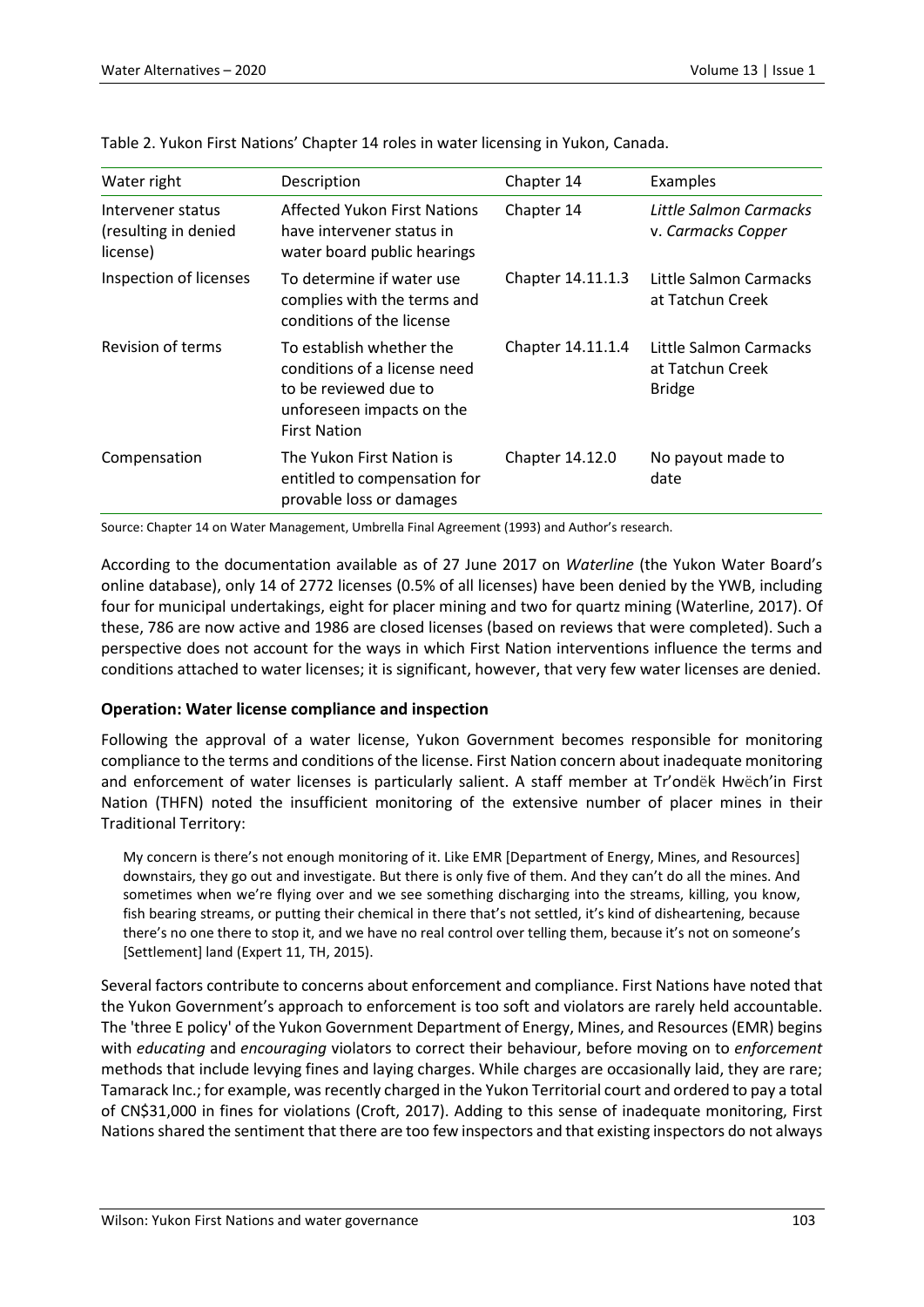understand the terms and conditions of YESAA decisions and water licenses. Large-scale quartz mines, for example, have extensive and complex terms and conditions that are not always easily understood.

Yukon First Nations are the only parties that have the additional right (under Chapter 14.11.1.3) to ask the YWB to review or inspect active licenses in order to determine whether they have complied with the conditions of their license. Similarly, Yukon First Nations have the right to recall a license in order to establish whether the conditions of a license ('revision of terms') need to be reviewed because of unforeseen impacts on the First Nation (Chapter 14.11.1.4). The right to inspect and revise water license terms and conditions is important because it provides First Nations the opportunity to have input after the licenses have been approved. Little Salmon Carmacks First Nation (LSCFN) exercised the right to both inspect and revise a water license held by the Yukon Department of Highways and Public Works (DHPW) at the Tatchun Creek Bridge (MS14-003) (Yukon Water Board, 2014). The LSCFN raised concerns about DHPW's use of mine-derived waste rock (taken from Minto Mine, a copper mine) to reinforce the creek bank around the bridge even though Tatchun Creek is an important spawning stream for Chinook salmon (Chuck, 2014). Recent studies have found that even trace (sublethal) amounts of copper in salmonid habitats can reduce the ability of fish to navigate and detect predators (McIntyre et al., 2012). The use of waste rock was examined by experts obtained by the DHPW as part of the application for a water license submitted in October 2012, and they argued that they were not in violation of their license because they were using 'zero grade' waste rock, which is non-toxic and does not leach metal. In this case, the LSCFN successfully used its powers to inspect and revise the water license; as a result the DHPW was required to conduct additional water quality monitoring at the site to ensure that there were no negative effects on the salmon habitat.

A Yukon First Nation has the right to apply for compensation for losses caused by a water license (Chapter 14.8.6), including the impacts of unlawful use on the 'Traditional Use' of water in their territory, as well as on, or adjacent to, Settlement Land (Chapter 14.12.6.1; Chapter 14.12.6.2). A Yukon First Nation, for example, can apply for compensation if a water license can be shown to have damaged a fish habitat that is critical to food security or to have inundated Settlement Lands. Any affected party, including First Nations, can also apply for compensation under Section 5 of the Yukon *Waters Act* (2003). No cases of compensation under Chapter 14 or the *Waters Act* have taken place to date in the territory; this is likely due, at least in part, to the fact that many First Nations sign Impact Benefit Agreements with the proponents which include provisions for compensation.

### **'Unsigned First Nations': Authorities of Yukon First Nations with unceded territories**

There remain important questions about how unsigned Yukon First Nations fit into water governance in the Yukon. Yukon First Nations without final agreements (Ross River Dena Council, Liard First Nation and White River First Nation) can and do intervene in YESAB processes and water licensing decisions. Transboundary First Nations (in NWT or British Columbia) are also eligible to intervene in YWB processes; however, without land claims these First Nations sit in a regulatory grey area as Chapter 14 rights pertain primarily to Settlement Lands which these First Nations do not have. The Type B water license to Selwyn Chihong Mining Ltd. (QZ10-042) provides some insight into how the YWB views these First Nations. The Selwyn project is a proposed zinc-lead mine located within the unceded Traditional Territories of Ross River Dena Council (RRDC) and Liard First Nation; there are also interim protected lands located immediately south of the mining claim. In their 'Reasons for Decision', the YWB concluded that Chapter 14 applies to Settlement Lands and not to interim protected lands; on this basis, the YWB concluded that the undertaking would not substantially alter the quantity, quality or rate of flow of water flowing on, through, or adjacent to Settlement Land, including seasonal rate of flow (Yukon Water Board, 2011). The implications of the water rights and authorities of unsigned Yukon First Nations for water co-governance in the Yukon are discussed further below.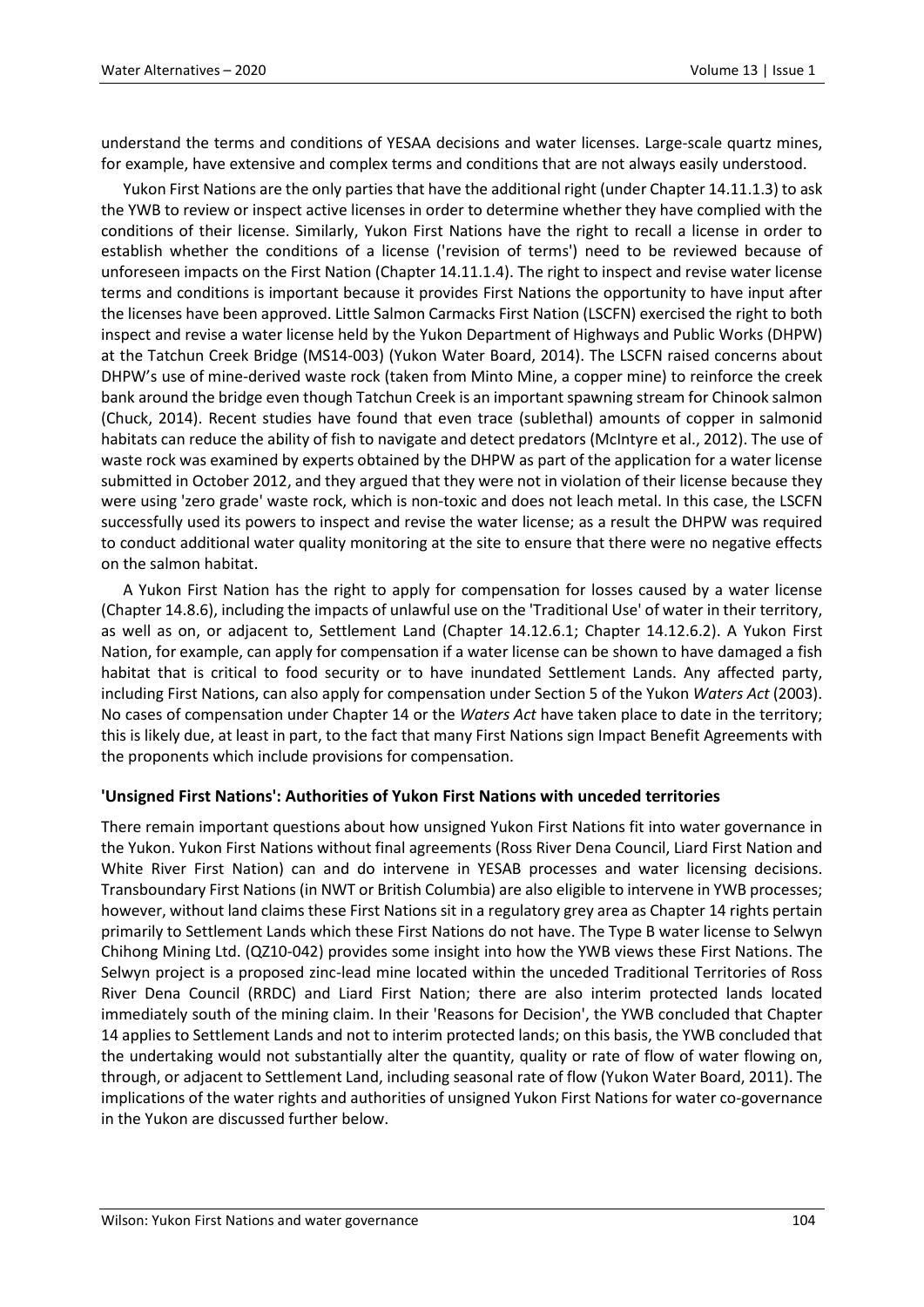#### **YUKON FIRST NATION CRITIQUES OF THE WATER CO-GOVERNANCE SYSTEM**

In what follows, I examine the criticisms of my Yukon First Nations research partners of current water governance arrangements in Yukon; these criticisms exist despite the explicit acknowledgement of water rights and authorities in modern land claim agreements. Indigenous and non-Indigenous peoples in the Yukon worked hard to negotiate and implement these agreements in ways that support Yukon First Nation self-determination. While the dramatic and, in many cases, beneficial changes resulting from land claim and self-government agreements in Yukon cannot be understated, these criticisms reflect debates that are occurring among and within Yukon First Nations; they are also crucial for examining both the actual power that Indigenous peoples have exercised as the result of the water rights described in Chapter 14 on Water Management and the ways that the current system falls short of Indigenous-state water co-governance. The criticisms are organised around three main themes. First, the current water governance system is limited in its acknowledgement of Yukon First Nation water rights and responsibilities and its authority. Second, there are barriers to implementing the rights that are acknowledged in land claim agreements, including the resistance of settler colonial governments. Third, the water governance arrangements in the Yukon do not reflect Yukon First Nations epistemologies, ontologies and forms of governance.

### **Recognition of Yukon First Nations water rights and responsibilities and of their authority**

Chapter 14 guarantees Yukon First Nations' right to have a say in water decision-making in the Yukon, but it falls short of co-governance in important ways. Most prominently, the water governance system fails to acknowledge Yukon First Nation jurisdiction over water. When asked what powers Yukon First Nations have to protect waters in the Yukon Territory, one Elder responded:

Very little, actually. (…) I know we tried to negotiate but the government wouldn't talk about water. All they talked about is quantity and quality of the water flow. So we can't restrict any of that. Because that's a federal [Sic] jurisdiction, water (Elder 3, C/TFN, 2015).

As the Elder notes, Yukon First Nations were not able to negotiate agreements that reflect the inherent jurisdictional authorities related to water that flow from the Indigenous legal order; instead, their Chapter 14 rights are subject to the 'Laws of General Application'. This includes the Yukon *Waters Act* (2003), which asserts that, "Water belongs to Government" (Section 3); in other words, water governance in the Yukon is predicated on the same settler colonial assumption of 'Crown' jurisdiction as elsewhere in Canada, that is to say the idea, set out in Canada's *Constitution Act, 1982*, that provinces, and in some cases territories or the Federal Government, 'own' the waters within their borders and have the right to make decisions about water licensing for nearly all water access and use (see Footnote 7). These limits in jurisdiction were among the reasons that First Nations like White River First Nation chose not to complete this process and have not signed a land claim agreement to date. As Elder 14 (2015) stated,

It's really important up here in our country to preserve that water and that's why, you know, one of the reasons [we didn't sign that land claim thing. We said,] nothing here gives us the power to say enough, huh? You know, because we're here to protect our land.

Here the Elder from WRFN notes that they did not ratify their land claim agreement mainly because they felt it did not go far enough in acknowledging Indigenous jurisdiction over land and water.

In analysing water co-management boards as tools for implementing Chapter 14, further nuance is added by understanding the barriers to achieving water co-governance in the context of colonial jurisdiction over water in the Yukon. The Council of Yukon First Nations (CYFN) nominates one-third of the board members to the YWB and to other co-management boards in Yukon, but these individuals do not directly represent their First Nation, or First Nation interests in general. While no water use can infringe on First Nation water rights (Chapter 14), individual Yukon First Nations delegate their decision-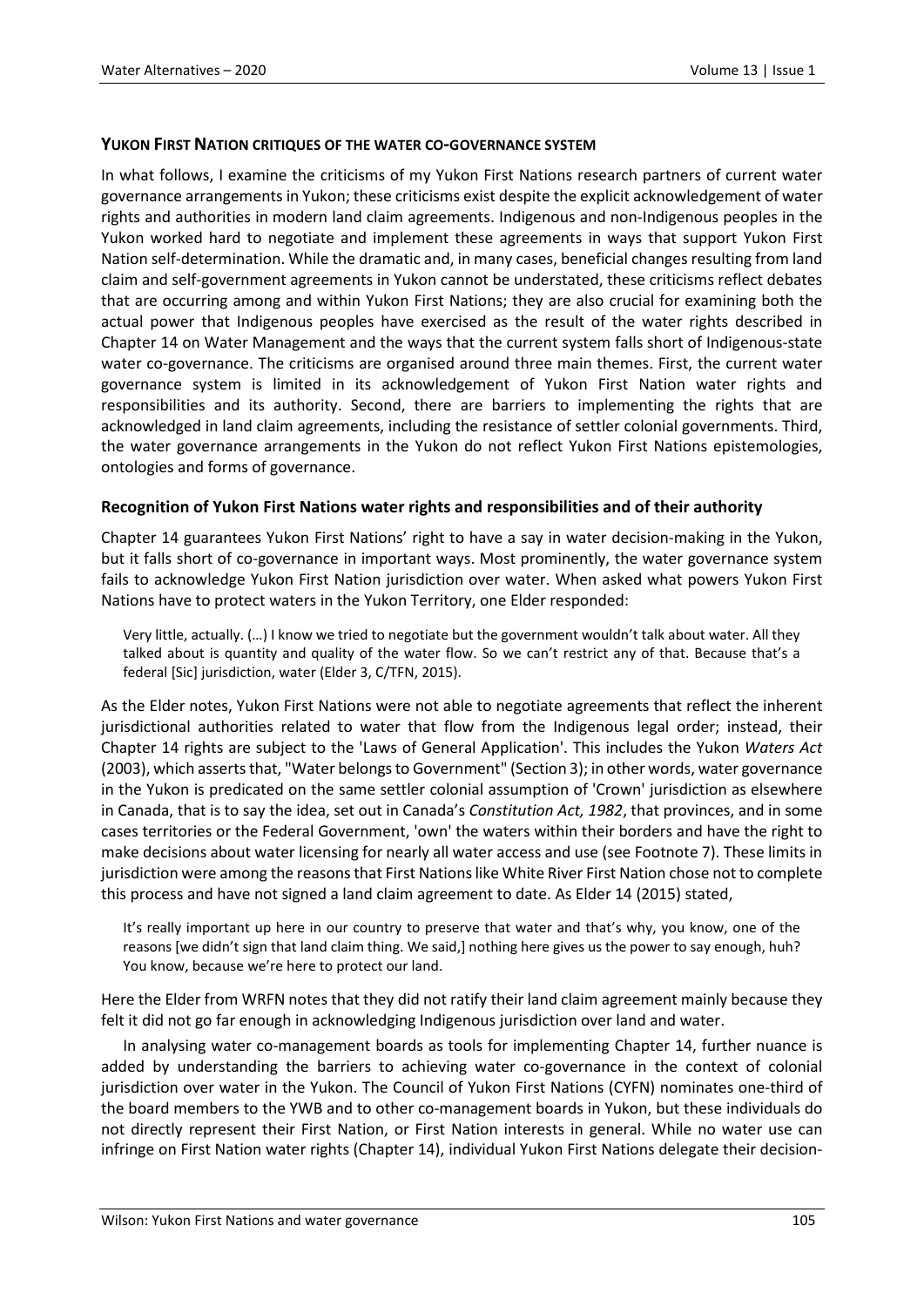making authority to these arms-length co-management boards; in this sense, the primary means by which First Nations can influence decision-making is through consultation or 'intervention' in YESAB and YWB processes. These boards also have varying levels of decision-making authority. YESAB is an 'advisory' board which makes recommendations but lacks any decision-making authority. The YWB, is unique in that, as a quasi-judicial body, it can make binding decisions, however individual First Nations are not party to YWB decisions. Co-governance, by definition, requires the acknowledgement of shared jurisdiction.

The recognition of the water rights of unsigned Yukon First Nations is also limited; indeed, without Chapter 14, unsigned First Nations including WRFN, RRD and Liard First Nation (LFN), occupy a regulatory grey area in the Yukon. In the case of Selwyn Chihong Mining Ltd. (QZ10-042), for example, the YWB argued that interim protected lands are not Settlement Lands. Such an approach fails to acknowledge that First Nations without land claim agreements have not ceded their inherent water rights within their Traditional Territories. Indeed, present approaches to unsigned Yukon First Nations' water rights are contested and will potentially be the subject of future litigation in light of a recent Supreme Court of Canada decision, *Tsilhqot*'*in Nation* v. *British Columbia 2014* (SCC 44) (2014), which reaffirmed Aboriginal land title for [Tsilhqot](https://en.wikipedia.org/wiki/Tsilhqot%27in)'in First Nation. While not discussed explicitly by the Supreme Court, the decision is likely to have implications for Aboriginal title to water in terms of making claims to watercourses and sources and submerged lands (Hlevca et al., 2014).

While the present failure to acknowledge the water rights and authority of unsigned Yukon First Nations exposes the waters within their territories to harm, it can also be said that these First Nations have perhaps the most leverage to disrupt or change the system created through modern land claims by asserting their unceded rights and titles. For instance, building on the Tsilhqot'in Nation decision, a legal argument can be made that with unceded title comes corresponding water rights throughout their vast territories, which are more, rather than less, expansive than those acknowledged in Chapter 14. Echoing Low and Shaw's (2011) findings from their research in environmental governance with First Nations in the Great Bear Rainforest in British Columbia, Yukon First Nations without land claims may have the greatest ability to shape things for the better because they have not ceded title to land or their inherent rights to water. In the Yukon, this could mean negotiating changes to water governance arrangements in a way that improves the co-governance of water, for instance through the development of joint Indigenous-Crown decision-making or legislative processes.

### **Implementation of agreements**

First Nations have experienced significant gains in capacity as a result of their agreements and, in some cases, the agreements have provided people with the language and legal authority to change things; however, these authorities are meaningless if they are not implemented in practice. Barriers to implementation are twofold. First, First Nations face challenges in capacity and funding which limit their ability to implement agreements. Roburn and Tr'ondëk Hwëch'in (2012) critique self-government agreements that expand First Nation powers but are not accompanied by the increase in funding that is needed to build their capacity to implement these powers. Core funding for self-governing First Nations is scarce and a large percentage of government revenues are obtained through specific projects or programmes, which makes First Nations substantially less financially stable than other governments (Nadasdy, 2017: 31-37). Financial stability has implications for First Nation capacity to engage in planning and governance processes (e.g. capacity building through the funding of education for First Nations citizens), making the decolonisation of financial relationships a priority. These capacity limitations can undermine First Nations' ability to intervene fully in decision-making processes about water that require substantial resources such as staff hours and the funds to hire experts. This forces First Nations to make choices about where to best invest their limited time and resources and to gauge when it is ideal to fully engage in all stages of decision-making about water. First Nations are still at a very early stage in the implementation of these agreements and a lot more will be possible down the road; however, there is no doubt that limited capacity and resources slow implementation.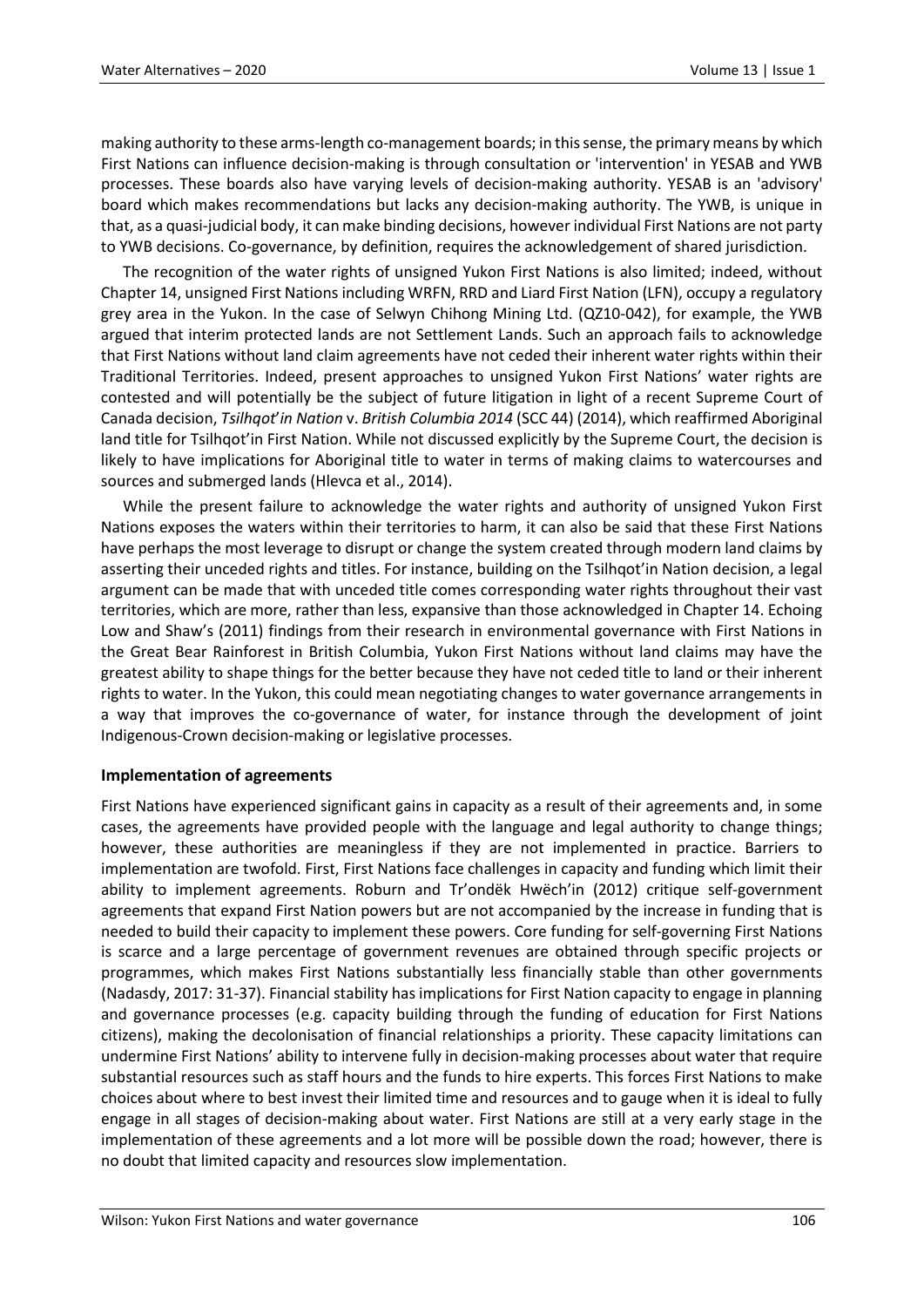Second, Yukon First Nations have criticised settler governments for failing to respect land claim agreements more broadly. The Peel Watershed dispute raises important questions for the co-governance of water in the Yukon as it relates to the duty of settler governments to respect land claims and to work towards implementing these agreements in the spirit and intent with which they were negotiated. The Peel Watershed Planning Commission developed a plan in 2011 that involved a seven-year comanagement process that is outlined in Chapter 11 of the land claim agreement. The recommended plan did not meet the Yukon Government's expectations because of the degree of protection within the watershed (80% protected and 20% which remained open to oil, gas and mineral development). The Yukon Government's response was to unilaterally develop a new plan, which included new land use designations and a significant shift in the balance of protected areas (71% open for mineral exploration and 29% protected). This decision thus dramatically failed to "effectively engage and reconcile different perspectives and values through the Yukon government-led decision-making process for the Peel Watershed land use plan" (Staples et al., 2013: 4). The Yukon Government's actions then became the subject of legal action by First Nations (First Nation of Na-Cho Nyak Dun, Tr'ondëk Hwëch'in and Gwich'in Tribal Council) and environmental organisations (the Yukon Chapter of the Canadian Parks and Wilderness Society and the Yukon Conservation Society); this resulted in a series of court cases between 2014 and 2017.<sup>[10](#page-14-0)</sup>

The objective of these court cases was to establish how the process for regional land use planning that is outlined in Chapter 11 of the UFA should be interpreted; this has specific implications for water governance, especially in terms of the importance of land use planning for managing cumulative effects. Perhaps more significant, however, are the broad implications related to the interpretation of modern land claim agreements. The Peel case makes clear that modern land claims, which create a framework for co-governance between First Nations and settler governments, should not be interpreted in a technical or legalistic manner; instead, the decision affirms that reconciliation is fundamental to the implementation of modern land claims, including provisions for co-management within these agreements. These processes are legally binding, and the 'Crown' must act honourably in their implementation (Langlois and Truesdale, 2015a, 2015b); in other words, settler governments have a responsibility to interpret the terms of land claim agreements generously and with the intent to achieve reconciliation.

### **Reflecting Yukon First Nations epistemologies, ontologies and forms of governance**

Yukon First Nations also criticised current water governance arrangements for failing to adequately reflect First Nation water ontologies, epistemologies and governance systems. As one Elder from C/TFN noted,

Spiritually we are connected to everything. We are part of the land. We're part of the water. It's part of our lifestyle. We live it. We live it every day. And we thank the Creator for all those things that is natural for us to utilize. And we thank them all time and that's the thing. We don't look at just one little area and think it's not going to hurt anything. We look at the big picture, you know. For us, traditional lifestyle, it's looking at the big picture all the time. And you can't do something over here and think it's not going to affect our lifestyle because traditionally it does. (…) Everything relies on everything. We just can't look at things sectorally. (Elder 2, C/TFN, 2012)

<span id="page-14-0"></span><sup>&</sup>lt;sup>10</sup> In 2014 the Yukon Supreme Court ruled in their favour, stating that the Yukon Government's actions did not reflect the reconciliation that is fundamental to the "spirit and intent" of modern land claim agreements (*The First Nation of Na-Cho Nyak Dun* v. *Yukon*, 2014). The Yukon Government appealed this decision, and in 2015 the Yukon Court of Appeal partially reversed the Yukon Supreme Court's decision (*The First Nation of Na-Cho Nyak Dun* v. *Yukon*, 2015). First Nations appealed this second decision and the Supreme Court ruled in favour of the First Nations, sending the parties back to the point in the process where "Yukon can approve, reject, or modify the Final Recommended Plan" (*The First Nation of Na-Cho Nyak Dun* v. *Yukon, 2017 SCC 58*).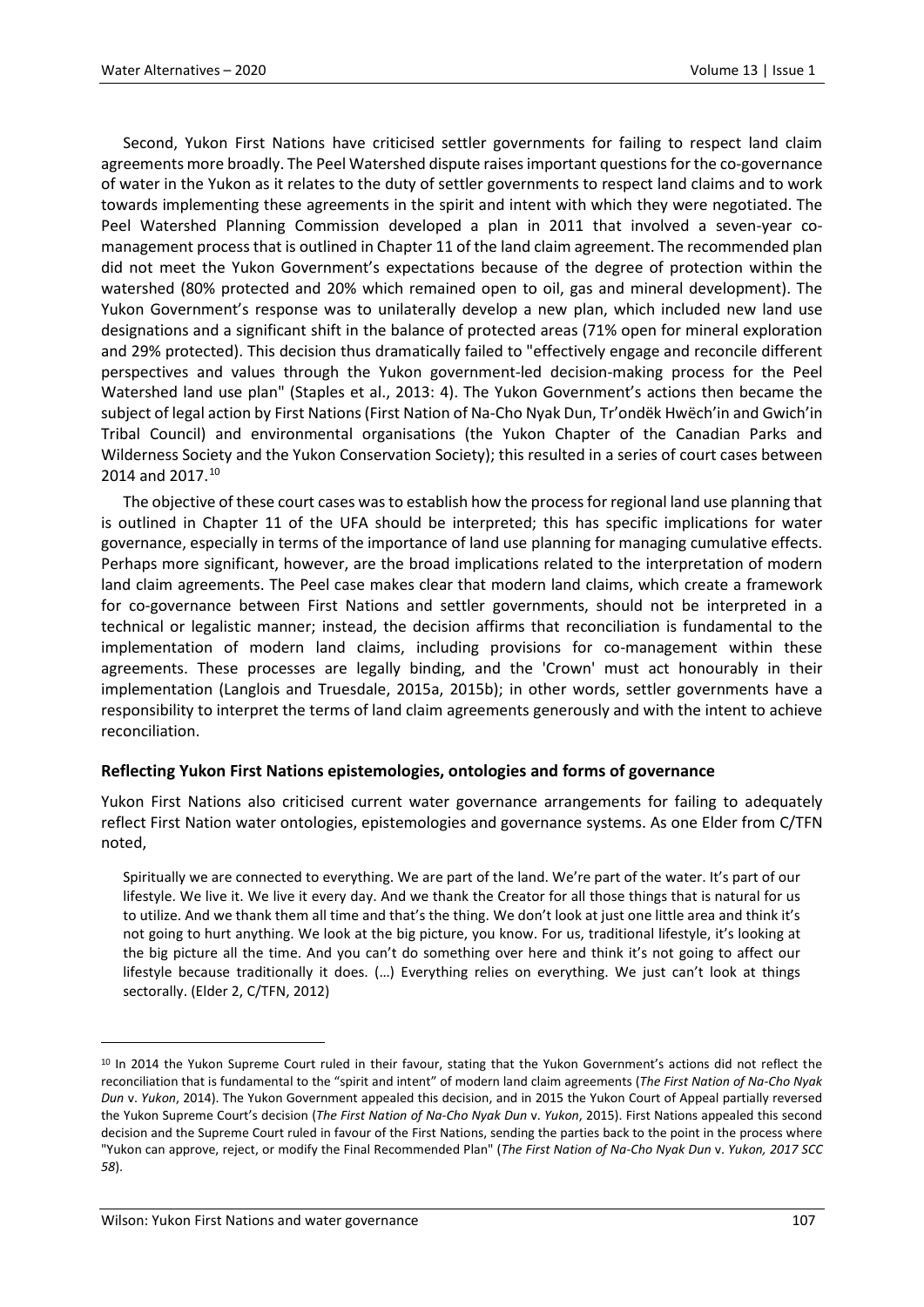Another Elder from C/TFN, in a 2012 interview, describes this breakdown in governance as a failure to "respect water". He went on to say, "The spirit of water needs to be respected. And, I don't see that happening so much. I mean water should be celebrated daily. It's very, very important. More important than all the gold in the world, water is". Elsewhere, Wilson and Inkster (2018) detail the meaning of respect for water as a living entity, and the implications of this approach for decision-making about water in the Yukon. I build on this work to discuss the implications of the ontological politics of water for water co-governance; for instance, disrespect for water is often noted in relation to specific decision outcomes, such as water licensing decisions that prioritise industrial water use over First Nation relationships to water and over the current or projected impacts of the water licenses.

## **DISCUSSION**

Yukon First Nations have experienced significant gains in governance capacity as the result of land claim agreements and self-government, which have provided specific language and legal authority concerning water; however, as I have shown in this paper, current water governance arrangements fall short of cogovernance because of jurisdictional asymmetries. I find that water co-governance would be better achieved by adapting governance arrangements and processes in such a way as to privilege Indigenous legal orders; I feel that this shift is warranted both because of the prior existence of the Indigenous peoples and because it is necessary if current power imbalances that privilege and normalise settler worldviews and forms of governance are to be counteracted (Goetze, 2005; Tipa and Welch, 2006; Kotaska, 2013; Simms et al., 2016). By applying a multidimensional justice framework, I highlight the implications of Indigenous legal orders for addressing Yukon First Nations' concerns about current water governance arrangements in the Yukon. Table 3 summarises these insights by presenting key questions and illustrative examples for each of the three interrelated dimensions of (in)justice in water cogovernance (distributional, procedural and recognitional).

| Dimension of<br>justice   | Definition                                                                                                                    | Key question                                                                         | Indigenous legal order                                                                                                                            | Example                                                                                                                       |
|---------------------------|-------------------------------------------------------------------------------------------------------------------------------|--------------------------------------------------------------------------------------|---------------------------------------------------------------------------------------------------------------------------------------------------|-------------------------------------------------------------------------------------------------------------------------------|
| Distributional<br>justice | Justice is defined in<br>terms of the<br>distribution of<br>entitlements<br>(benefits and harms)                              | Who or what<br>has jurisdiction<br>or authority to<br>make decisions<br>about water? | The recognition of water<br>rights, and<br>responsibilities that flow<br>from Indigenous legal<br>orders, as pre-existing<br>sources of authority | Acknowledgement of<br>joint, and in some<br>cases Indigenous,<br>jurisdiction over the<br>waters within their<br>territories  |
| Procedural<br>justice     | Justice is defined in<br>terms of who is<br>involved, who has<br>influence, and what<br>process is used to<br>make decisions  | Whose legal<br>traditions<br>determine how<br>decisions about<br>water are<br>made?  | The development of<br>decision-making<br>processes that reflect<br>Indigenous legal orders<br>(e.g. clan-based<br>governance structures)          | Respect for clan-<br>based governance<br>structures that follow<br>Indigenous protocols<br>for decision-making<br>about water |
| Recognitional<br>justice  | Justice is defined in<br>terms of who or<br>what is valued or<br>respected, at both<br>the individual and<br>collective level | How is water<br>valued or not<br>valued in<br>decision-making<br>processes?          | The recognition of water<br>as a living entity and as<br>an actor rather than a<br>material resource                                              | Indigenous peoples<br>have the authority to<br>act as guardians and<br>to make decisions on<br>behalf of water                |

Table 3. Dimensions of water justice and key questions for Indigenous-state water co-governance.

Source: Adapted from Schlosberg (2004).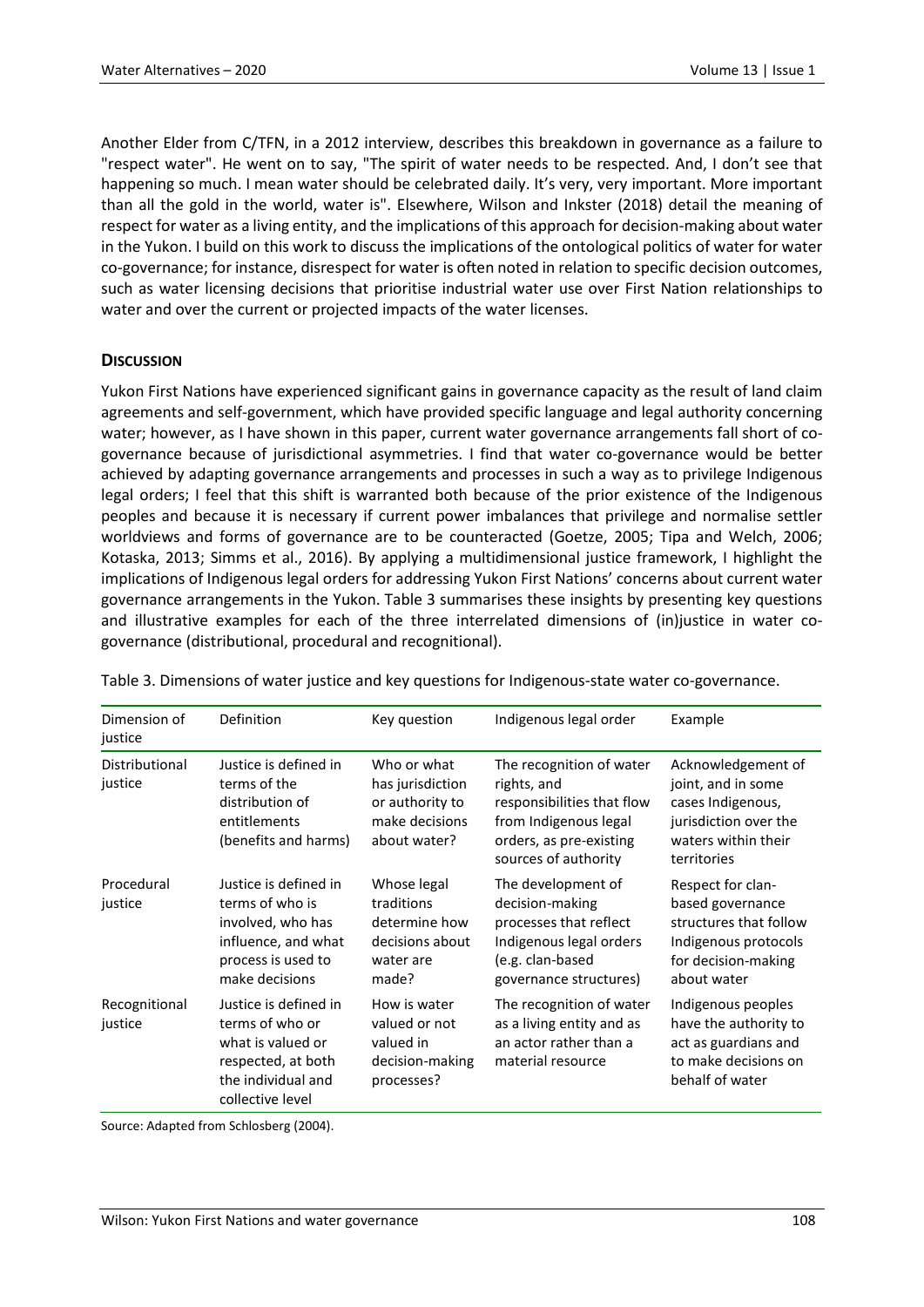## **Distributional justice**

Yukon First Nation critiques highlight distributional (in)justice in water governance in the Yukon that stems from the limited rights and authority acknowledged within modern land claim agreements. The colonial status quo of 'Crown' or state jurisdiction over water creates a political asymmetry that results in decisions that produce an unequal distribution of the benefits and harms. Crown jurisdiction flows from the colonial legal system – or the jurisdictional arrangements outlined in the Canadian Constitution – and ignores Indigenous legal and governance systems as a source of authority. Thus, achieving distributional justice in Indigenous-state co-governance requires rethinking jurisdictional arrangements associated with water in order to move towards acknowledging joint and, in some cases Indigenous, jurisdiction. This case study further demonstrates that distributional justice is not only related to the legal acknowledgement of rights and authority but also to the ability to exercise these rights. Yukon First Nations have faced challenges in terms of both the failure of settler colonial governments to respect modern land claim agreements and First Nations' capacity to implement the agreements given their funding and human capacity constraints.

Fundamental to co-governance is the question of who has the final authority or jurisdiction: The Indigenous nation, settler government, or both, through a consensus-based decision-making (Kotaska, 2013: 102). Examples of co-jurisdiction illustrate how this process could be improved. The *Kunst*'*aa guu-Kust*'*aayah* or Haida Protocol, for example, is a comprehensive reconciliation agreement; in addition to shared decision-making, the Haida Protocol includes joint decision-making for specific decisions. The Haida Gwaii Management Council (importantly, a body delegated by Indigenous and Crown authority to make joint decisions) engages consensus decision-making for strategic resource management decisions, including those for land use, forestry, and conservation. The Haida are particularly advantaged in their ability to negotiate joint decision-making in that they possess a uniquely strong Aboriginal title claim with no issues of territorial overlap with other First Nations (Findlay, 2010). Territorial overlap among Yukon First Nations presents a significant challenge to implementing joint decision-making for water licensing in the Yukon as not all First Nations have the same perspective on what activities should occur in their shared territories. In some areas, three or more Yukon First Nations have overlapping territory, making the achievement of consensus much more difficult, although not impossible. While distributional justice, and particularly jurisdictional issues, are the focus of much of the co-governance issues, in what follows I highlight the importance of the interrelated concepts of procedural and recognitional justices.

### **Procedural justice**

Yukon First Nation criticisms of current water governance arrangements in the Yukon for failing to reflect their ontologies, epistemologies and legal orders can be interpreted as an issue of procedural (in)justice. While modern land claim agreements expand First Nation involvement and influence in decision-making about water, fair and equitable process in water governance is limited because current decision-making occurs via settler colonial institutions and decision-making processes. These issues of procedural (in)justice cannot be addressed by simply incorporating Indigenous knowledge into colonial water governance processes (Cf. von der Porten et al., 2016; Berry et al., 2018). Instead, understanding procedural justice requires asking how decision-making processes would be different if they better reflected Indigenous legal orders and institutions.

Other scholars have raised concerns about the procedural justice of governance arrangements that flow from land claim agreements. Indeed, in order to benefit from the powers of land claim agreements, northern Indigenous peoples have had to radically alter their way of life (Nadasdy, 2003b). As noted by Natcher and Davis (2007: 272), while the language of devolution and local control permeates Indigenousstate relations, "the new institutions that have been created via the land claims process have little resemblance to indigenous forms of governance and management". Critics also argue that the new governance arrangements developed through land claims not only obscure and reinforce existing power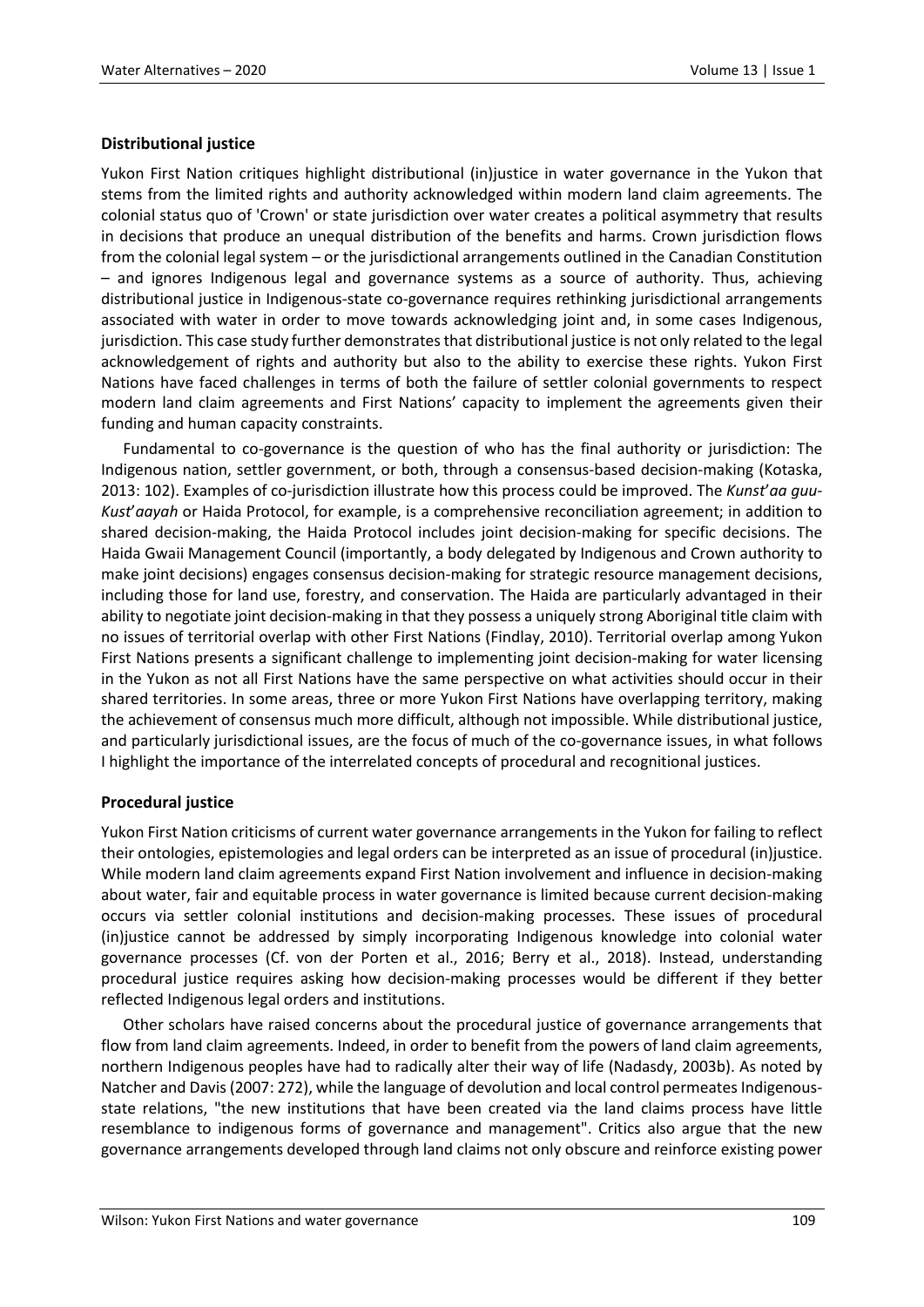relations, but can also serve to extend state power and access to water, land and other resources while thwarting meaningful change by tying First Nation communities up in bureaucratic processes (Nadasdy, 2003b, 2017). This can result in First Nations taking on increasingly 'state-like' forms of water governance which fail to reflect their relationships to water as a living entity (Wilson, 2019; see also Nadasdy, 2017).

We can look to scholarship on Indigenous law and governance for insight into how to address these procedural injustices. Indigenous legal scholars are developing methodological approaches for the articulation and implementation of Indigenous law in a contemporary context (e.g. Borrows, 2002; Napoleon and Friedland, 2014; Craft, 2017). Given the diversity of Indigenous peoples' governance traditions and relationships to water, addressing procedural (in)justice in water governance will be context dependent. This may, for instance, lead to a consideration of how clan-based governance structures of Yukon First Nations, such as the Carcross/Tagish First Nation, might be incorporated into co-governance arrangements. It should be noted that any shift in water governance systems to better address procedural justice would need to be accompanied by a shift in distributional justice to acknowledge shared or Indigenous jurisdiction over water.

## **Recognitional justice**

Yukon First Nations also highlight the importance of recognitional justice in co-governance. Cogovernance is inherently about seeking the recognition of Indigenous water rights and authority that flow from Indigenous legal orders. Indigenous resurgence scholar Glen Coulthard (2014), from the Weledeh Yellowknives Dene First Nation, argues that seeking recognition perpetuates dependent and reactionary relationships between Indigenous peoples and the state. He says that Indigenous peoples should instead turn away from the state to recognise their authority (self-recognition) through the resurgence of Indigenous traditions and practices. Heeding these concerns, I argue that recognitional justice should acknowledge that Indigenous peoples use multiple state and non-state strategies to assert their selfdetermination within water governance processes (Wilson, 2014a). Recognitional justice, therefore, involves both colonial-state recognition of Indigenous legal orders and continued practices that selfrecognise and revitalise Indigenous traditions regardless of state recognition. We might, for instance, ask how water governance arrangements would be different if the agency of water as a more-than-human person – as conceptualised in Indigenous legal orders – were to be considered? Indeed, scholarship on the 'rights of nature' asks how non-human persons should be considered in decision-making processes (Boyd, 2017). Acknowledging the agency of water within decision-making is necessarily linked to distributional justice in that it raises questions about colonial concepts such as jurisdiction and ownership over water, which are embedded within current governance arrangements. Similarly, with procedural justice, we might ask how water as a more-than-human actor might be included in decision-making processes.

### **Future opportunities**

Neither settler governments nor Yukon First Nations need to accept the deficiencies of the current governance arrangements; there are many opportunities for improvement that would address the concerns associated with distributional, procedural and recognitional injustices within the current system. Some of the needed changes can be brought about by implementing agreements to improve overall decision-making about water and to better assert First Nation water rights within those processes; however, Yukon First Nation critiques of present water governance arrangements are valuable for considering policy and legal reform in Yukon. Distributional, procedural, and recognitional injustices in the governance system could be addressed through modernising the 2003 Yukon *Waters Act* and Water Regulation, which are due to be revised in light of the many major changes in environmental management and governance in the territory. In the process, Indigenous legal traditions and authority could be acknowledged by using a joint Indigenous-state legislative process. A joint legislative model was applied in the three-year process of developing the *Species at Risk (NWT) Act* (2009) in Northwest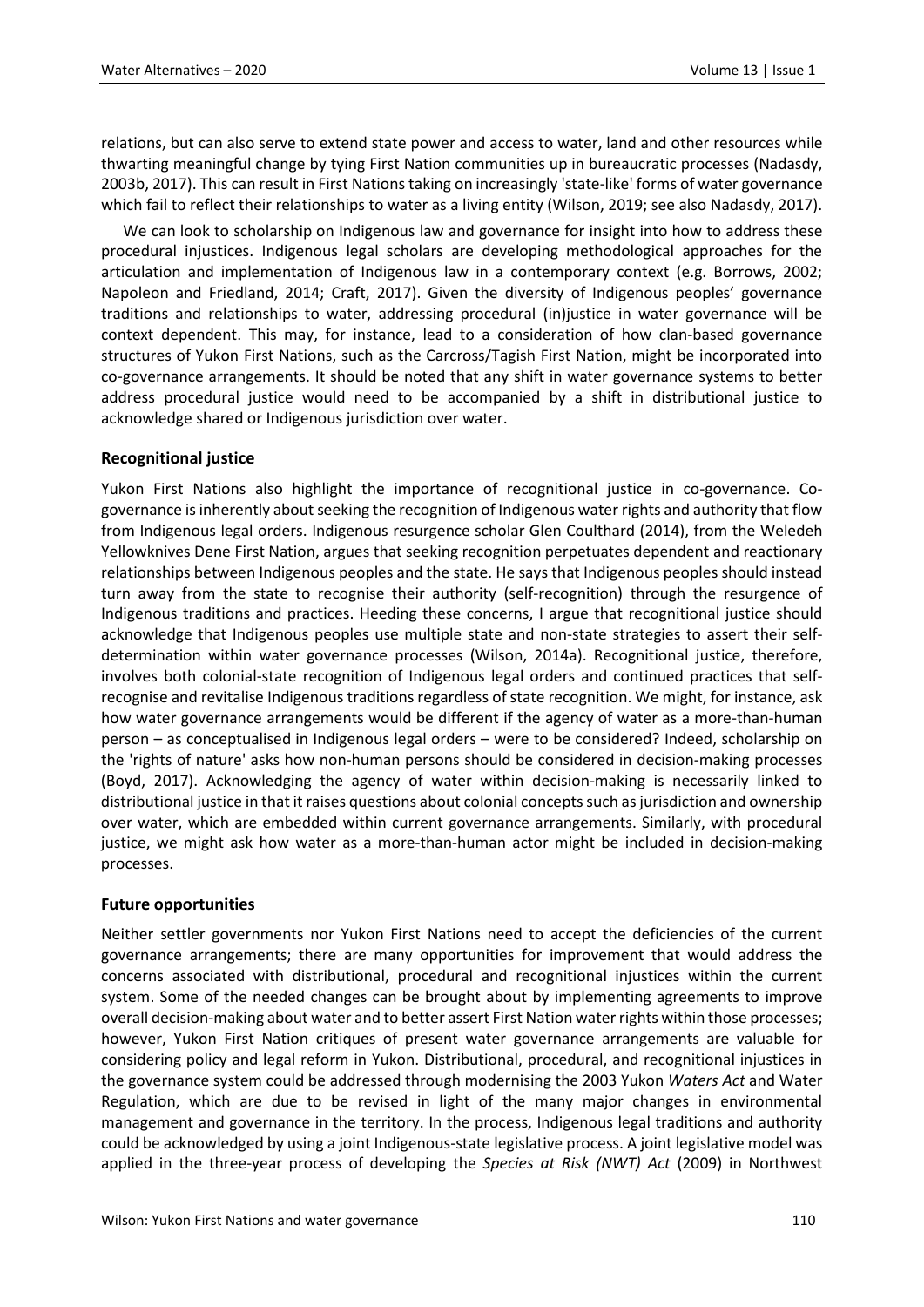Territories, Canada where territorial and Indigenous governments co-drafted legislation. Legislation was drafted by a working group made up of high-ranking officials from the Government of Northwest Territories (GNWT) and from all Indigenous governments, along with the legal counsels of all involved parties. This legislation was subject to the regular committee and public review process, however very few changes were made to the final draft. The GNWT intends to apply this process to co-develop several more laws with Indigenous peoples (Ishkonigan Inc. et al., 2015; Phare et al., 2017).

One approach to joint legislation in Yukon could involve the 'braiding' of Indigenous and settler colonial legal traditions (Fitzgerald et al., 2017; Craft et al., 2018). Fitzgerald et al. (2017) suggest this braiding as a way to implement the United Nations Declaration on the Rights of Indigenous Peoples (2007) in Canada:

The framework for reconciliation would need to be populated with Indigenous peoples' own laws and Indigenous languages. Indigenous beliefs and perspectives must be treated with legitimacy and respect. Thus, UNDRIP and international law form one segment of the braid, with domestic constitutional law and Indigenous laws providing the other two segments to create a strong braid of legal reconciliation. (Fitzgerald et al., 2017)

A similar approach could be taken to ensure that Indigenous legal orders and governance systems are equally considered in the legislative modernisation process. Furthermore, joint legislation could circumvent the conflict between Indigenous and settler governments that is seen in other contexts; for example, recent research documents the conflict created by the inadequate consultation and engagement with First Nations in the modernisation of the water legislation in British Columbia (Simms et al., 2016; Joe et al., 2017; Jollymore et al., 2018).

Although unsigned First Nations are cast as sitting in a regulatory grey area in the Yukon, they have leverage within the system that is not available to signed First Nations. While in many ways they are treated as though they have fewer rights than signed First Nations, in fact, through the implied water rights in the Tsilhqot'in Nation decision, the WRFN, RRD and LFN arguably have much more expansive water rights because they have not ceded Aboriginal title nor water rights throughout their vast territories. At the same time, the waters within their territories also face additional risk because these unceded rights have not yet been recognised. Echoing Low and Shaw's (2011) findings from their research with First Nations in environmental governance in the Great Bear Rainforest in British Columbia, Yukon First Nations without land claims may have the greatest ability to shape things for the better because they have not ceded title to land or their inherent rights to water. In the Yukon, this could mean negotiating changes to water governance arrangements in a way that improves the co-governance of water; for example, in negotiating reconciliation agreements there is the possibility of negotiating joint decision-making over water or over specific water bodies within their territories.

### **CONCLUSION**

This study advances the literature on Indigenous-state water co-governance in three ways. First, I draw on environmental justice scholarship to develop a multidimensional framework for understanding justice in Indigenous-state water co-governance; by linking environmental justice to literature on Indigenous water governance and politics, this work highlights how environmental justice frameworks need to be adapted to consider the legal and political dimensions of justice that are unique to Indigenous peoples. Second, I apply this framework to a case study of Indigenous-state water co-governance in Yukon, Canada, where modern land claim agreements contain some of the most explicit acknowledgements of Indigenous water rights in Canada. The evidence yielded by this study illustrate that justice in water governance is not merely about the acknowledgement of water rights and authority but also highlights the ways that water justice cannot be achieved without recognition and support for the continuation of Indigenous epistemologies, ontologies, laws and governance systems (Goetze, 2005; Tipa and Welch,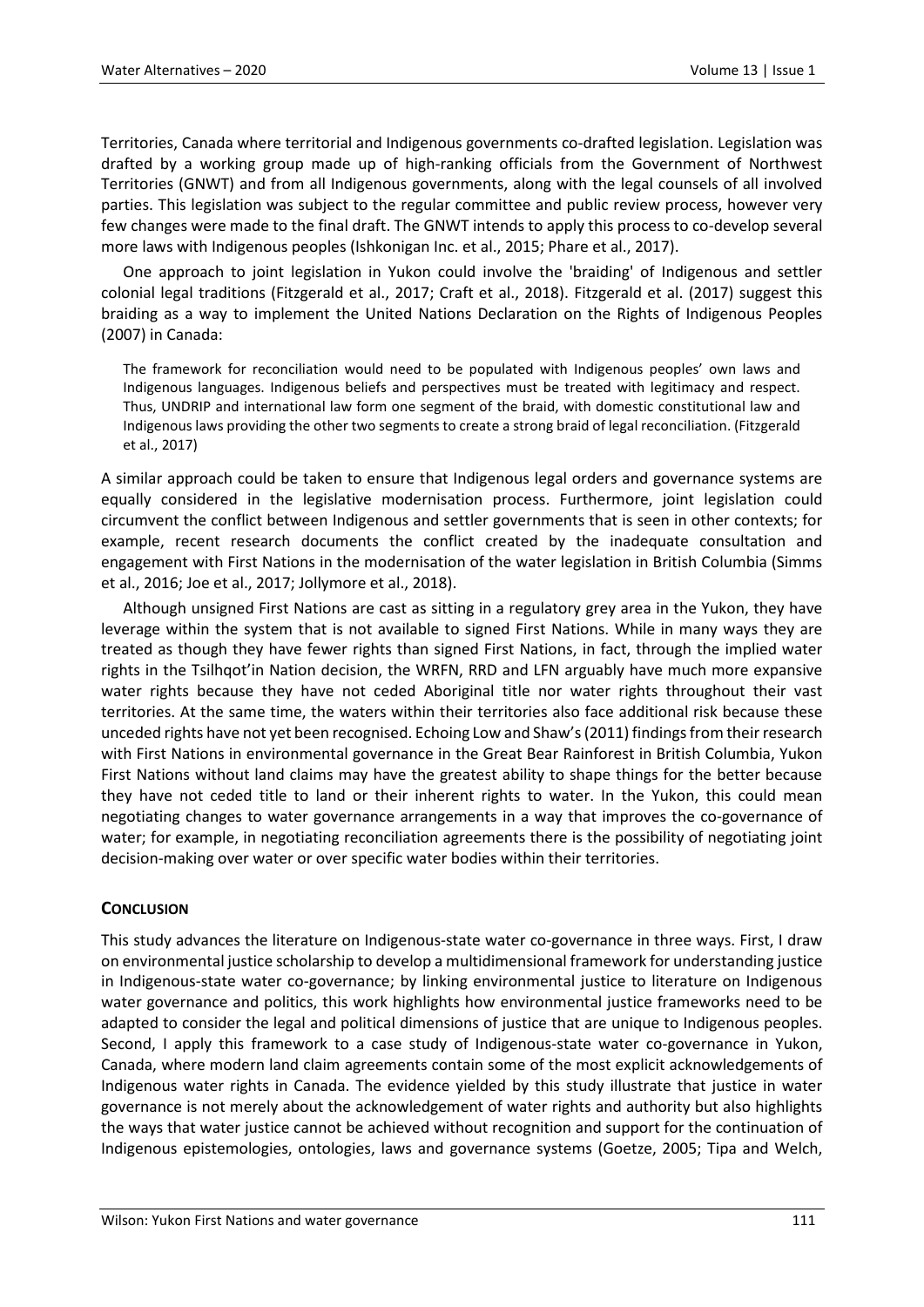2006; Kotaska, 2013; Simms et al., 2016). I highlight, for instance, how these arrangements can be seen as a violation of Indigenous peoples' procedural rights. Put another way, requiring Indigenous peoples to constantly engage in a governance system shaped by settler understandings of water means that anything we might call 'meaningful engagement' is significantly compromised. I also note how distributional justice is not just a function of the recognition of rights but is also the ability to implement those rights. Co-governance in the Yukon is challenged by the limited capacities and resources of Indigenous and settler governments to implement the aforementioned arrangements and agreements. While too often the literature points to the capacity limitations of First Nations – who are indeed underfunded and under-resourced and so cannot respond to the many governance challenges they face – in order for co-governance arrangements to function, both Indigenous and settler governments need to engage in capacity building. Finally, I look forward to how insights from this case study can be used to improve Indigenous-state co-governance in the Yukon and beyond. In the Yukon context, my Yukon First Nation research partners are presently applying these insights in the development of strategies for implementing Chapter 14.

### **ACKNOWLEDGEMENTS**

I am deeply indebted to my research partners, including Carcross/Tagish First Nation, Kluane First Nation, Tr'ondëk Hwëch'in and White River First Nation. This research would not have been possible without the generosity of the many Elders and other individuals who selflessly shared their time and knowledge. I would like to extend my heartfelt gratitude to Geraldine Pope, Kate Van Ballegooyen, Deborah Baerg, Darren Taylor, Jody Beaumont, Glen Stephen Sr.; Neil McGrath, and Janet Vander Meer for their logistical support. This paper was adapted from a chapter of my dissertation. I am grateful to my doctoral advisor, Terre Satterfield, and my committee members Leila M. Harris, Glen Coulthard, Jordi Honey-Rosés, for their guidance throughout the research process. I would also like to thank members of the Satterfield and EDGES labs, Heather Jirousek, and Skeeter Wright for their comments on previous versions of this manuscript. This research was funded by the Vanier Canadian Graduate Scholarship, Killam Doctoral Fellowship, UBC Four Year Doctoral Fellowship, the Northern Scientific Training Program, and the Social Sciences and Humanities Research Council Insight Grant on Environmental Meanings and Ecosystem Services (SSHRC Grant No. 435- 21032017). Finally, this research was approved by the UBC Behavioural Ethics Review Board (BREB Cert # H13-02577). Thank you. *Mähsi*' *cho* (Hän). *Máhsin cho* (Northern Tutchone). *Shäw níthän* (Southern Tutchone). *Tsin*'*jj choh* (Upper Tanana). *Gùnèlchish* (Tagish). *Gunalchîsh* (Tlingit).

### **REFERENCES**

- Ansell, C. and Gash, A. 2008. Collaborative governance in theory and practice. *Journal of Public Administration Research and Theory* 18(4): 543-571.
- Arsenault, R.; Diver, S.; McGregor, D.; Witham, A. and Bourassa, C. 2018. Shifting the framework of Canadian water governance through indigenous research methods: Acknowledging the past with an eye on the future. *Water* 10(1): 49.
- Babidge, S. 2016. Contested value and an ethics of resources: Water, mining and indigenous people in the Atacama Desert, Chile. *The Australian Journal of Anthropology* 27(1): 84-103.
- Bakker, K. 2003. *Good governance in restructuring water supply: A handbook*. Ottawa, Ontario: Federation of Canadian Municipalities. [www.ww7b.org/userfile/file/good\\_governance\\_WaterSupply.pdf](http://www.ww7b.org/userfile/file/good_governance_WaterSupply.pdf)
- Bakker, K.; Simms, R.; Joe, N. and Harris, L. 2018. Indigenous peoples and water governance in Canada: Regulatory injustice and prospects for reform. In Boelens, R.; Perreault, T.; Vos, J. and Zwarteveen, M. (Eds), *Water justice*, pp. 193-209. Cambridge: Cambridge University Press.
- Barbera-Hernandez, L. 2005. Indigenous peoples, human rights and natural resource development: Chile's Mapuche Peoples and the right to water. *Annual Survey of International & Comparative Law* 11(1): 1-28.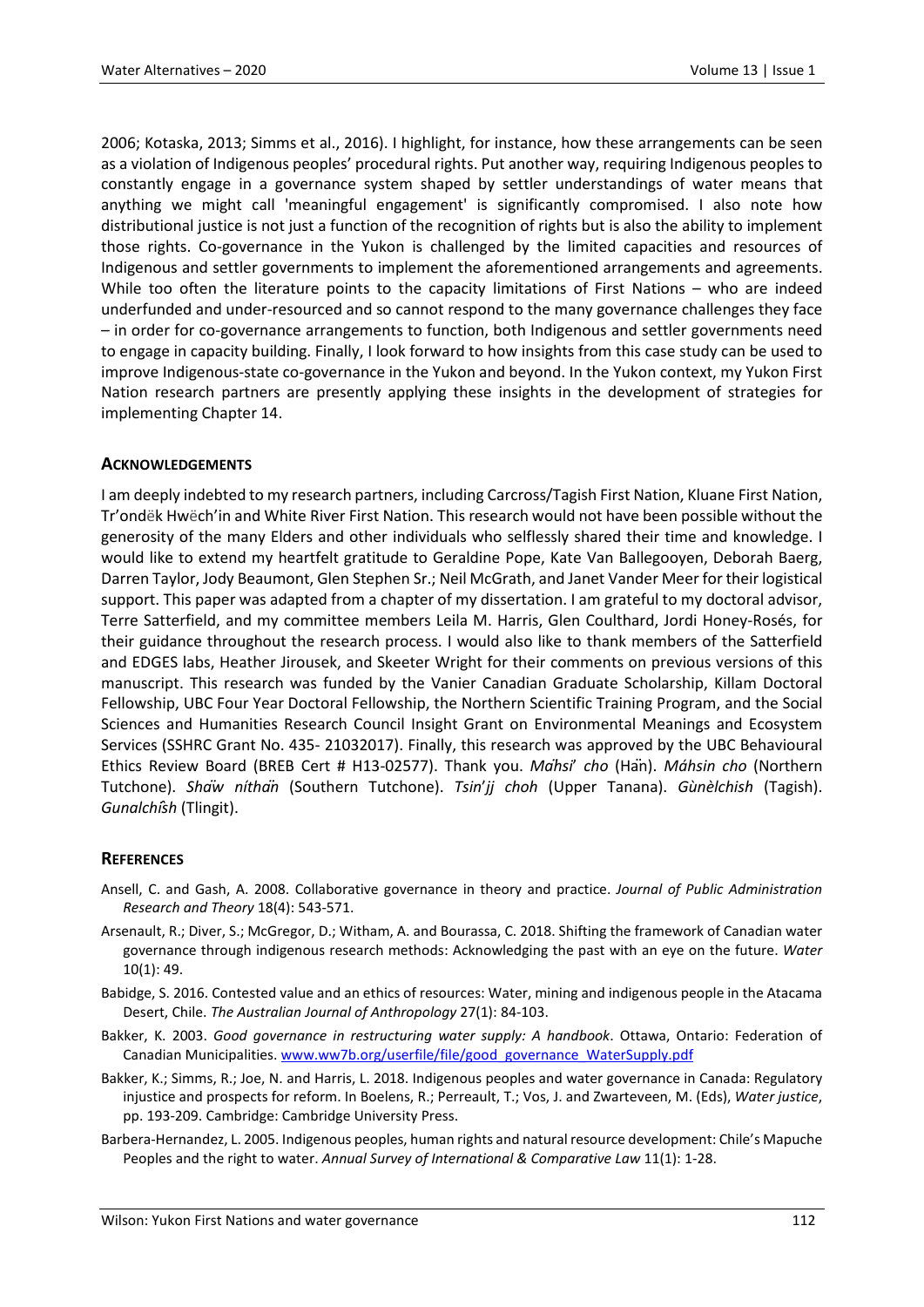Basdeo, M. and Bharadwaj, L. 2013. Beyond physical: Social dimensions of the water crisis on Canada's First Nations and Considerations for Governance. *Indigenous Policy Journal* 23(4), [www.indigenouspolicy.org/index.php/ipj/article/view/142](http://www.indigenouspolicy.org/index.php/ipj/article/view/142)

*Beckman* v. *Little Salmon/Carmacks First Nation*, 2010 SCC 53, [2010] 3 S.C.R. 103. 2010.

- Berry, K.A.; Jackson, S.; Saito, L. and Forline, L. 2018. Reconceptualising water quality governance to incorporate knowledge and values: Case studies from Australian and Brazilian Indigenous Communities. *Water Alternatives* 11(1): 40-60.
- Boelens, R.; Duarte, B.; Manosalvas, R.; Mena, P.; Avendaño, T.R. and Vera, J. 2012. Contested territories: Water rights and the struggles over indigenous livelihoods. *The International Indigenous Policy Journal* 3(3), <http://ir.lib.uwo.ca/iipj/vol3/iss3/5>
- Borrows, J. 2002. *Recovering Canada: The resurgence of indigenous law*. Toronto: University of Toronto Press, Scholarly Publishing Division.

Boyd, D.R. 2003. *Unnatural law: Rethinking Canadian environmental law and policy*. Vancouver, BC, CAN: UBC Press.

Boyd, D.R. 2017. *The rights of nature: A legal revolution that could save the world*. Toronto, ON: ECW Press.

Carcross/Tagish First Nation. 2009. Carcross/Tagish First Nation Traditional Knowledge Policy.

- Castleden, H.; Morgan, V.S. and Lamb, C. 2012. "I spent the first year drinking tea": Exploring Canadian university researchers' perspectives on community-based participatory research involving Indigenous peoples. The Canadian Geographer/Le Géographe canadien 56(2): 160-179.
- Cave, K.; Ko, J.; Layton-Cartier, G. and McKay, S. 2016. Indigenous watershed initiatives and co-governance arrangements: A British Columbia systematic review. Winnipeg, Manitoba: Centre for Indigenous Environmental Resources.
- Chiblow (Ogamauh annag qwe), S. 2019. Anishinabek Women's Nibi Giikendaaswin (Water Knowledge). *Water* 11(2): 209.
- Chuck, T. 2014. Board will monitor Tatchun Creek water quality. *Whitehorse Daily Star*. 17 June 2014, [www.whitehorsestar.com/News/board-will-monitor-tatchun-creek-water-quality](http://www.whitehorsestar.com/News/board-will-monitor-tatchun-creek-water-quality) (accessed 13 January 2016)
- Clark, D. and Joe-Strack, J. 2017. Keeping the "co" in the co-management of Northern resources. *Northern Public Affairs* 5(1): 71-74.
- Coates, K. and Morrison, W.R. 2008. From panacea to reality. The practicalities of Canadian Aboriginal Self-Government Agreements. In Yale Belanger (Ed), *Aboriginal self government in Canada*, pp. 105-122. Saskatoon SA.: Purich Publishing.
- Corntassel, J. 2003. Who is indigenous? 'Peoplehood' and ethnonationalist approaches to rearticulating indigenous identity. *Nationalism and Ethnic Politics* 9(1): 75-100.
- Coulthard, G.S. 2014. *Red skin, white masks: Rejecting the colonial politics of recognition*. Minneapolis: Univ Of Minnesota Press.
- Craft, A. 2017. Giving and receiving life from Anishinaabe nibi inaakonigewin (our water law) research. In Thorpe, J.; Rutherford, S. and Sandberg, L.A. (Eds), *Methodological Challenges in Nature-Culture and Environmental History Research*, pp. 105-119. New York, NY, USA: Routledge.
- Craft, A.; Gunn, B.L.; Knockwood, C.; Christie, G.; Askew, H.; Borrows, J.; Nichols, J.; Wilkins, K.; Chartrand, L. and Fitzgerald, O. 2018. UNDRIP Implementation: More Reflections on the Braiding of International, Domestic and Indigenous Laws. Waterloo, ON, Canada: Centre for International Governance Innovation, [www.cigionline.org/sites/default/files/documents/UNDRIP%20Fall%202018%20lowres.pdf](http://www.cigionline.org/sites/default/files/documents/UNDRIP%20Fall%202018%20lowres.pdf)
- Croft, D. 2017. Reality TV star fined \$31K for filmed stunt in Yukon. *CBC News*. [www.cbc.ca/news/canada/north/yukon-beets-fine-sentenced-1.4263463](http://www.cbc.ca/news/canada/north/yukon-beets-fine-sentenced-1.4263463) (accessed 6 October 2017)
- Curley, A. 2019a. Unsettling Indian water settlements: The Little Colorado River, the San Juan River, and colonial enclosures. *Antipode* 0(0), https://doi.org/10.1111/anti.12535
- Curley, A. 2019b. "Our winters' rights": Challenging colonial water laws. *Global Environmental Politics* 19(3): 57-76.
- Daigle, M. 2018. Resurging through Kishiichiwan: The spatial politics of Indigenous water relations. *Decolonization: Indigeneity, Education & Society* 7(1): 159-172.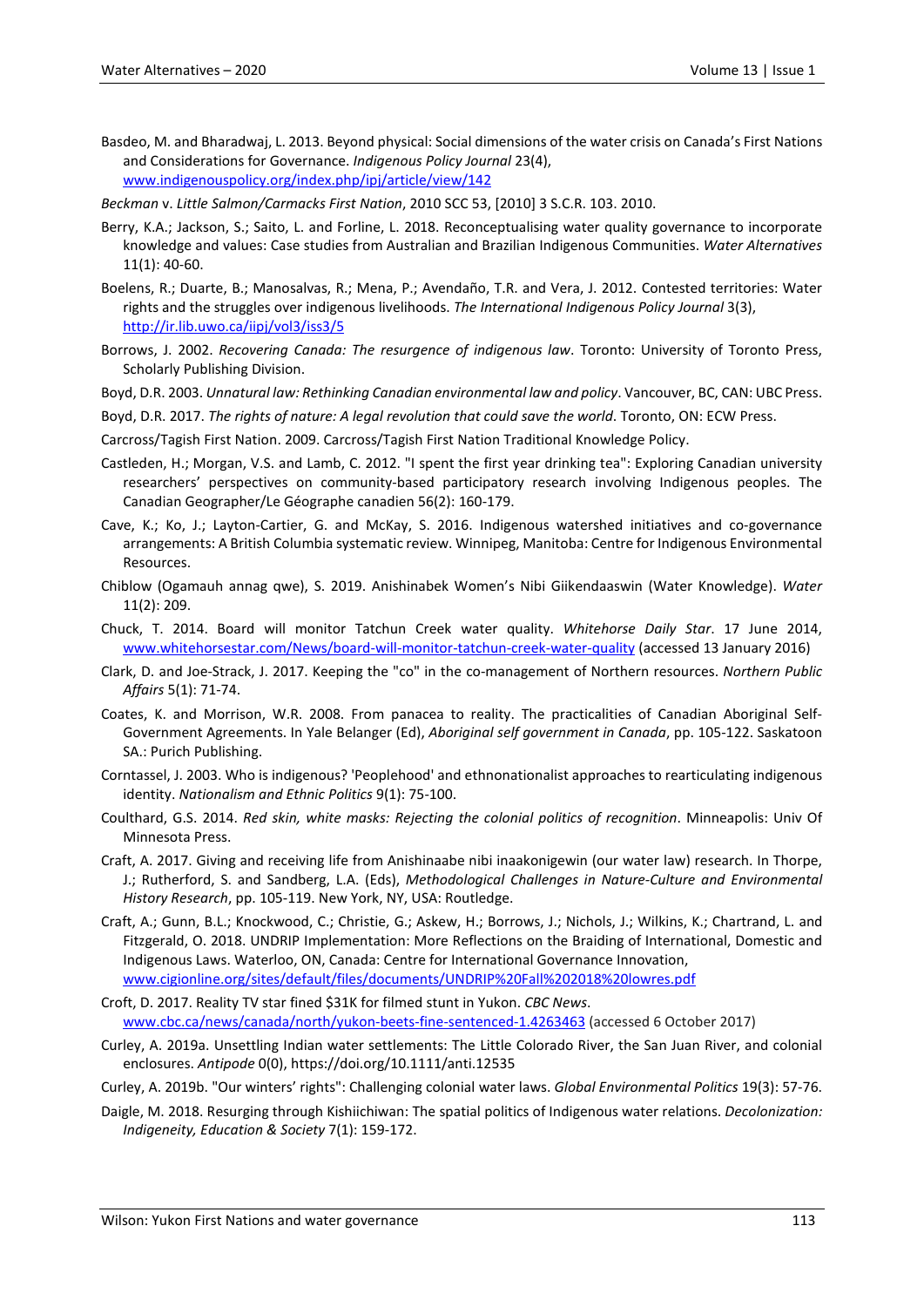- Diver, S.; Ahrens, D.; Arbit, T. and Bakker, K. 2019. Engaging colonial entanglements: "Treatment as a state" policy for indigenous water co-governance. *Global Environmental Politics* 19(3): 33-56.
- Findlay, C. 2010. Reconciliation protocols-British Columbia's new way of doing business with First Nation sBlakes Bulletin: Aboriginal Law, 2010, [www.mondaq.com/canada/x/92316/agriculture+land+law/Reconciliation+Protocols+British+Columbias+New+](http://www.mondaq.com/canada/x/92316/agriculture+land+law/Reconciliation+Protocols+British+Columbias+New+Way+Of+Doing+Business+With+First+Nations) [Way+Of+Doing+Business+With+First+Nations](http://www.mondaq.com/canada/x/92316/agriculture+land+law/Reconciliation+Protocols+British+Columbias+New+Way+Of+Doing+Business+With+First+Nations)
- *First Nation of Na-Cho Nyak Dun* v. *Yukon*, 2017 SCC 58. 2017, [https://scc-csc.lexum.com/scc-csc/scc](https://scc-csc.lexum.com/scc-csc/scc-csc/en/item/16890/index.do?r=AAAAAQAEbnlhawE)[csc/en/item/16890/index.do?r=AAAAAQAEbnlhawE](https://scc-csc.lexum.com/scc-csc/scc-csc/en/item/16890/index.do?r=AAAAAQAEbnlhawE) (accessed 27 December 2017)
- Fitzgerald, O.; Schwartz, R.; Henderson, J. (Sa'ke'j) Y.; Borrows, J.; Gunn, B.L.; Nichols, J.; Christie, G.; Hewitt, J.G.; Morales, S.; Knockwood, C. and Fontaine, L.S. 2017. UNDRIP Implementation: Braiding International, Domestic and Indigenous Laws. Waterloo, ON, Canada: Centre for International Governance Innovation, [https://www.cigionline.org/publications/undrip-implementation-braiding-international-domestic-and](https://www.cigionline.org/publications/undrip-implementation-braiding-international-domestic-and-indigenous-laws)[indigenous-laws](https://www.cigionline.org/publications/undrip-implementation-braiding-international-domestic-and-indigenous-laws) (accessed 14 December 2017)
- Fraser, N. 1997. *Justice interruptus: Critical reflections on the "postsocialist" condition*. New York: Routledge.
- Fraser, N. 1998. Social justice in the age of identity politics: Redistribution, recognition, participation. In Peterson, G.B. (Ed), *The Tanner lectures on human values*, pp. 1-68. Salt Lake City, Utah: University of Utah Press.
- Fraser, N. 2000. Rethinking recognition. *New Left Review* (3): 107.
- Goetze, T.C. 2005. Empowered co-management: Towards power-sharing and indigenous rights in Clayoquot Sound, BC. *Anthropologica* 47(2): 247-265.
- Government of Canada. 1998a. Tr'ondëk Hwëch'in Final Agreement[, https://www.aadnc](https://www.aadnc-aandc.gc.ca/eng/1297209099174/1297209186151)[aandc.gc.ca/eng/1297209099174/1297209186151](https://www.aadnc-aandc.gc.ca/eng/1297209099174/1297209186151) (accessed 17 August 2015)
- Government of Canada. 1998b. The Tr'ondëk Hwëch'in Self-Government Agreement[, https://www.aadnc](https://www.aadnc-aandc.gc.ca/eng/1100100030797/1100100030805)[aandc.gc.ca/eng/1100100030797/1100100030805](https://www.aadnc-aandc.gc.ca/eng/1100100030797/1100100030805) (accessed 17 August 2015)
- Government of Canada. 2003a. Kluane First Nation Final Agreement[, https://www.aadnc](https://www.aadnc-aandc.gc.ca/eng/1294426831933/1294426963295)[aandc.gc.ca/eng/1294426831933/1294426963295](https://www.aadnc-aandc.gc.ca/eng/1294426831933/1294426963295) (accessed 17 August 2015)
- Government of Canada. 2003b. Kluane First Nation Self-Government Agreement, [https://www.aadnc](https://www.aadnc-aandc.gc.ca/eng/1100100030696/1100100030698)[aandc.gc.ca/eng/1100100030696/1100100030698](https://www.aadnc-aandc.gc.ca/eng/1100100030696/1100100030698) (accessed 17 August 2015)
- Government of Canada. 2005a. The Carcross/Tagish First Nation Final Agreement, [https://www.aadnc](https://www.aadnc-aandc.gc.ca/eng/1293118961162/1293119095935)[aandc.gc.ca/eng/1293118961162/1293119095935](https://www.aadnc-aandc.gc.ca/eng/1293118961162/1293119095935) (accessed 17 August 2015)
- Government of Canada. 2005b. The Carcross/Tagish First Nation Self-Government Agreement, <https://www.aadnc-aandc.gc.ca/eng/1100100030664/1100100030681> (accessed 17 August 2015)
- Government of Canada; Council for Yukon Indians and Government of the Yukon. 1993. Yukon Umbrella Final Agreement[, www.ainc-inac.gc.ca/al/ldc/ccl/fagr/ykn/umb/umb-eng.asp](http://www.ainc-inac.gc.ca/al/ldc/ccl/fagr/ykn/umb/umb-eng.asp) (accessed 10 August 2011)
- Government of Canada, Yukon Government, 2001. Yukon Northern Affairs Program Devolution Transfer Agreement[, https://www.aadnc-aandc.gc.ca/eng/1297283624739/1297283711723#toc](https://www.aadnc-aandc.gc.ca/eng/1297283624739/1297283711723#toc) (accessed 7 July 2014)
- Government of Canada, S.C. 2013. Statistics Canada: 2011 National Household Survey Aboriginal Population Profile. www12.statcan.gc.ca/nhs-enm/2011/dp-pd/aprof/index.cfm?Lang=E (accessed 19 April 2018)
- Government of Northwest Territories. 2009. Species at Risk (NWT) Act, [www.nwtspeciesatrisk.ca/sites/default/files/SpeciesatRisk.pdf](http://www.nwtspeciesatrisk.ca/sites/default/files/SpeciesatRisk.pdf) (accessed 3 March 2018)
- Harris, C. 2004. How did colonialism dispossess? Comments from an edge of empire. *Annals of the Association of American Geographers* 94(1): 165-182.
- Hlevca, R.; Spencer, M. and Carr-Wilson, S. 2014. Tsilhqot'in Nation v B.C. Summary of Panel Discussions on the Supreme Court of Canada Decision. Polis Project on Ecological Governance, University of Victoria.
- Indian Act, RSC 1985, c I-5. 1985[, http://canlii.ca/t/52fln](http://canlii.ca/t/52fln) (accessed 20 January 2016)

Ishkonigan Inc.; The Phare Law Corporation and North Raven. 2015. Collaborative Consent: A Nation-To-Nation Path to Partnership with Indigenous Governments,

[http://aptn.ca/news/wp-content/uploads/sites/4/2016/05/Collaborative-Consent-Nation-to-Nation-Path-to-](http://aptn.ca/news/wp-content/uploads/sites/4/2016/05/Collaborative-Consent-Nation-to-Nation-Path-to-Partnership-with-Indig-Govts-Ishkonigan-et-al-Dec-20-15.pdf)[Partnership-with-Indig-Govts-Ishkonigan-et-al-Dec-20-15.pdf](http://aptn.ca/news/wp-content/uploads/sites/4/2016/05/Collaborative-Consent-Nation-to-Nation-Path-to-Partnership-with-Indig-Govts-Ishkonigan-et-al-Dec-20-15.pdf) (accessed 19 June 2017)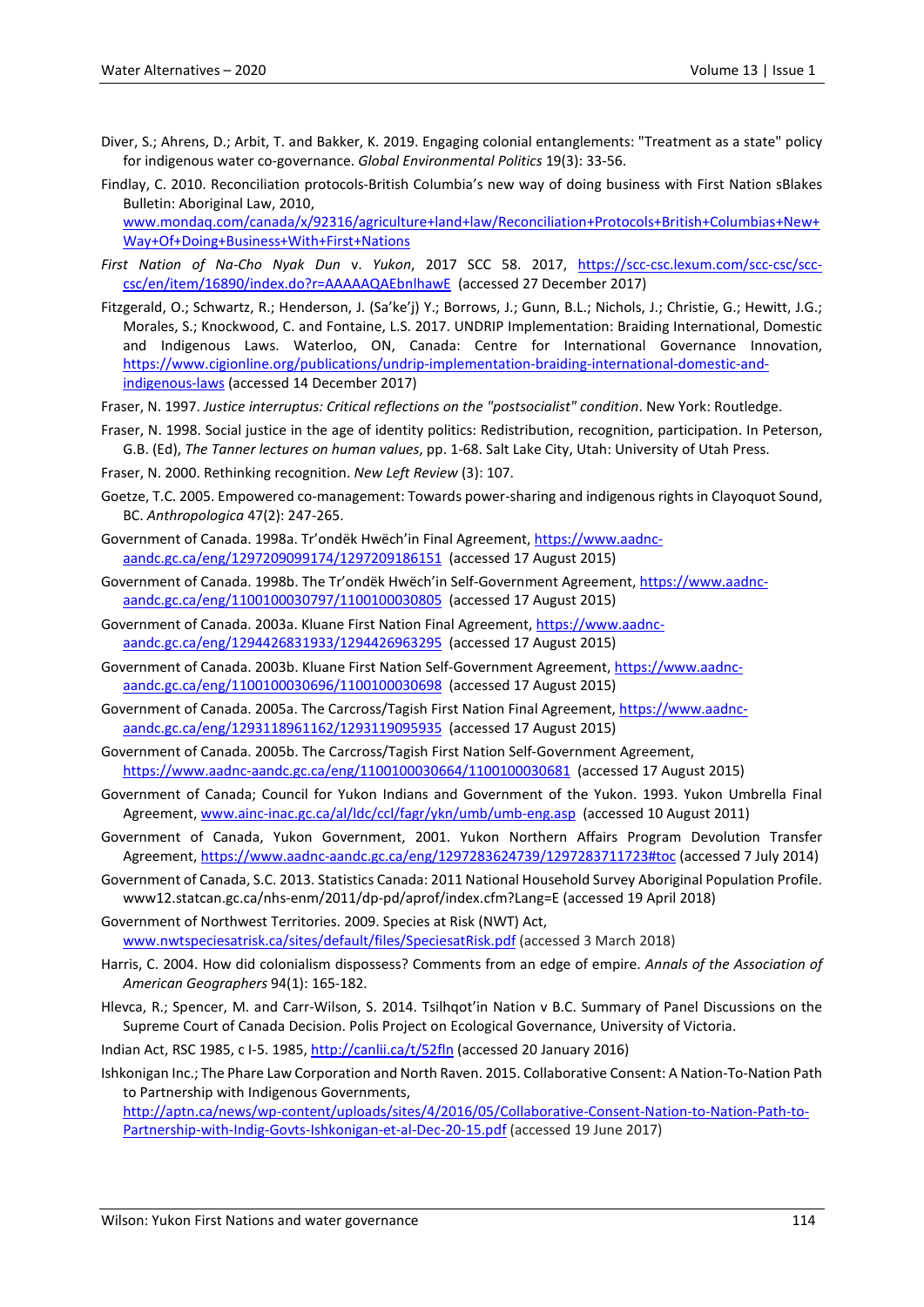- Joe, N.; Bakker, K. and Harris, L.M. 2017. Perspectives on the BC Water Sustainability Act: First Nations respond to water governance reform in British Columbia. University of British Columbia, <https://open.library.ubc.ca/cIRcle/collections/facultyresearchandpublications/52383/items/1.0347525> (accessed 6 June 2017)
- Jollymore, A.; McFarlane, K. and Harris, L.M. 2018. Whose input counts? Evaluating the process and outcomes of public consultation through the BC Water Act Modernization. *Critical Policy Studies* 12(4): 381-405.
- Kluane First Nation. 2012. Kluane First Nation Traditional Knowledge Policy (Draft)2012.
- Kotaska, J.G. 2013. Reconciliation "at the end of the day": decolonizing territorial governance in British Columbia after Delgamuukw. University of British Columbia, Vancouver, B.C,<https://circle.ubc.ca/handle/2429/45003> (accessed 11 September 2013)
- Laidlaw, D. and Passelac-Ross, M. 2010. Water rights and water stewardship: What about aboriginal peoples?, [http://ablawg.ca/wp-content/uploads/2010/07/blog\\_dl\\_mpr\\_waterrights\\_july2010.pdf](http://ablawg.ca/wp-content/uploads/2010/07/blog_dl_mpr_waterrights_july2010.pdf)
- Langlois, J. and Truesdale, C. 2015a. Yukon court overturns government land use plan for the Peel Watershed. *JFK Law*, [www.jfklaw.ca/yukon-court-overturns-government-land-use-plan-for-the-peel-watershed/](http://www.jfklaw.ca/yukon-court-overturns-government-land-use-plan-for-the-peel-watershed/) (accessed 20 August 2015)
- Langlois, J. and Truesdale, C. 2015b. Yukon Court of Appeal kills Yukon's Peel Watershed plan, but parties sent back to the drawing board. *JFK Law*, [www.jfklaw.ca/yukon-court-of-appeal-kills-yukons-peel-watershed-plan-but](http://www.jfklaw.ca/yukon-court-of-appeal-kills-yukons-peel-watershed-plan-but-parties-sent-back-to-the-drawing-board/)[parties-sent-back-to-the-drawing-board/](http://www.jfklaw.ca/yukon-court-of-appeal-kills-yukons-peel-watershed-plan-but-parties-sent-back-to-the-drawing-board/) (accessed 4 November 2015)
- Low, M. and Shaw, K. 2011. First Nations rights and environmental governance: Lessons from the Great Bear Rainforest. *BC Studies* (172): 9-33.
- Mapping the Way. 2016. Our agreements. *Mappingtheway.ca*. <http://mappingtheway.ca/our-agreements> (accessed 31 January 2018)
- Mascarenhas, M.J. 2016. Where the waters divide: Neoliberal racism, white privilege and environmental injustice. *Race, Gender & Class* 23(3/4): 6.
- McGregor, D. 2009. Honouring our relations: An Anishnaabe perspective on environmental justice. *Speaking for ourselves: Environmental justice in Canada* 27.
- McGregor, D. 2012. Traditional knowledge: Considerations for protecting water in Ontario. *The International Indigenous Policy Journal* 3(3): 1-21.
- McGregor, D. 2014. Traditional knowledge and water governance: The ethic of responsibility. *AlterNative: An International Journal of Indigenous Peoples* 10(5): 493-507.
- McGregor, D. 2018. Mino-Mnaamodzawin: Achieving Indigenous environmental justice in Canada. *Environment and Society* 9(1): 7-24.
- McIntyre, J.K.; Baldwin, D.H.; Beauchamp, D.A. and Scholz, N.L. 2012. Low-level copper exposures increase visibility and vulnerability of juvenile coho salmon to cutthroat trout predators. *Ecological Applications* 22(5): 1460-1471.
- Montoya, T. 2017. Yellow water: Rupture and return one year after the Gold King Mine spill. *Anthropology Now* 9(3): 91-115.
- Morse, B. 2008. Regaining recognition of the inherent right of Aboriginal governance. In Yale Belanger (Ed), *Aboriginal self-government in Canada. Current trends and issues,*pp. 55-84. Saskatoon SA.: Purich Publishing.
- Na-cho Nyak Dun First Nation. 2014. Decision Document: Class 4 Placer Mine Haggart Creek (YOR Project Number: 2014-003)2014,

[www.yesabregistry.ca/wfm/servlet/PDFServlet;time=1502426677157?doc=subdocument&id=nullhyk8h0n09k](http://www.yesabregistry.ca/wfm/servlet/PDFServlet;time=1502426677157?doc=subdocument&id=nullhyk8h0n09k0&key=nullj67dupncm508257166723) [0&key=nullj67dupncm508257166723](http://www.yesabregistry.ca/wfm/servlet/PDFServlet;time=1502426677157?doc=subdocument&id=nullhyk8h0n09k0&key=nullj67dupncm508257166723) (accessed 10 August 2017)

- Nadasdy, P. 2003a. Reevaluating the co-management success story. *Arctic* 56(4): 367-380.
- Nadasdy, P. 2003b. *Hunters and bureaucrats: Power, knowledge, and aboriginal-state relations in the southwest Yukon*. Vancouver: UBC Press.
- Nadasdy, P. 2017. *Sovereignty*'*s entailments: First Nation state formation in the Yukon*. University of Toronto Press, Scholarly Publishing Division.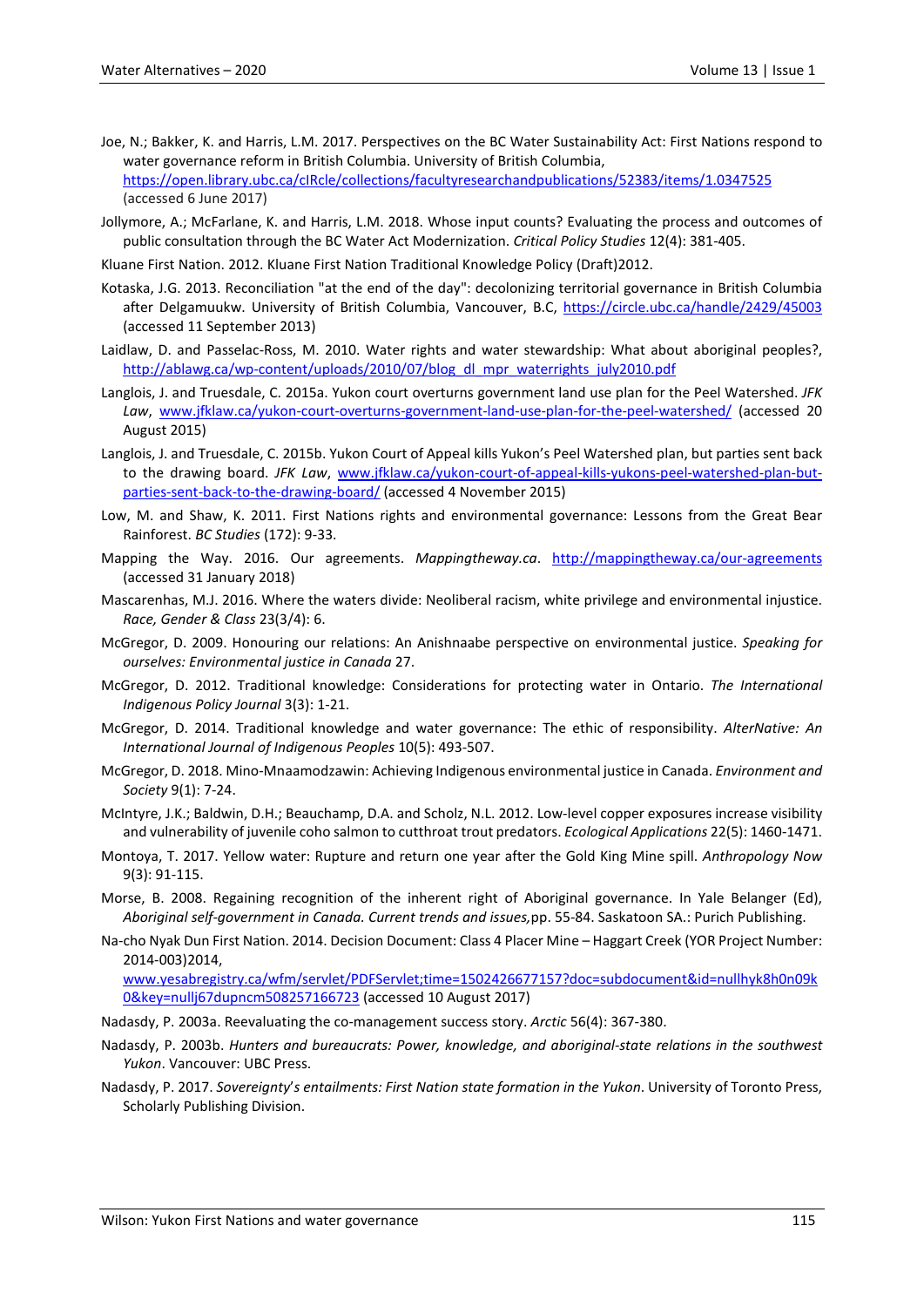- Napoleon, V. 2013. Thinking about indigenous legal orders. In Provost, R. and Sheppard, C. (Eds), *Dialogues on human rights and legal pluralism, Ius Gentium: Comparative perspectives on law and justice*, pp. 229-245. Dordrecht: Springer.
- Napoleon, V. and Friedland, H. 2014. Indigenous legal traditions: Roots to renaissance. In Dubber, M.D. and Hörnle, T. (Eds), *The Oxford Handbook of criminal law*. Oxford Handbooks, Oxford, UK: Oxford University Press.
- Natcher, D.C. and Davis, S. 2007. Rethinking devolution: Challenges for Aboriginal resource management in the Yukon Territory. *Society & Natural Resources* 20(3): 271-279.
- Natcher, D.C.; Davis, S. and Hickey, C.G. 2005. Co-management: Managing relationships, not resources. *Human Organization* 64(3): 240-250.
- Nightingale, A. 2009. Triangulation. In Kitchin, R. and Thrift, N. (Eds), *International Encyclopedia of Human Geography*, pp. 489-492. Oxford: Elsevier.
- Minkler, M. and Wallerstein, N. 2010*. Community-based participatory research for health: From process to outcomes. San Francisco, CA: Wiley.*
- Phare, M.-A.; Simms, R.; Brandes, O.M. and Miltenberger, M. 2017. Collaborative consent and British Columbia's water: Towards watershed co-governance. Victoria, BC: POLIS Project on Ecological Governance & Environmental Law Centre,<http://poliswaterproject.org/files/2017/09/CollabConsentReport.pdf> (accessed 23 September 2017)
- Phare, M.-A.S. 2009. *Denying the source: The crisis of First Nations water rights*. Vancouver, BC, CAN: Rocky Mountain Books.
- von der Porten, S. and de Loë, R. 2013a. Water governance and Indigenous governance: Towards a synthesis. *Indigenous Policy Journal* 23(4)[, www.indigenouspolicy.org/index.php/ipj/article/view/148](http://www.indigenouspolicy.org/index.php/ipj/article/view/148)
- von der Porten, S. and de Loë, R.C. 2013b. Collaborative approaches to governance for water and Indigenous peoples: A case study from British Columbia, Canada. *Geoforum* 50: 149-160.
- von der Porten, S. and de Loë, R.C. 2014. Water policy reform and Indigenous governance. *Water Policy* 16(2): 222- 243.
- von der Porten, S.; de Loë, R.C. and McGregor, D. 2016. Incorporating Indigenous knowledge systems into collaborative governance for water: Challenges and opportunities. *Journal of Canadian Studies* 50(1): 214-243.
- Rahnama, B. 2016. Negotiating co-governance of the Waikato River: Political projects at work. ResearchSpace@ Auckland.
- Roburn, S. and Tr'ondëk Hwëch'in Heritage Department. 2012. Weathering Changes: Cultivating Local and Traditional Knowledge of Environmental Change in Tr'ondëk Hwëch'in Traditional Territory. *Arctic* 65(4): 439- 455.
- Roth, D.; Zwarteveen, M.; Joy, K.J. and Kulkarni, S. 2018. Water governance as a question of justice: Politics, rights, and representation. In Boelens, R.; Perreault, T. and Vos, J. (Eds), *Water justice*, pp. 43-58. Cambridge University Press.
- Saldaña, J. 2013. *The coding manual for qualitative researchers*. 2nd ed. Thousand Oaks, CA: SAGE.
- Sam, M.G. and Armstrong, J. 2013. Indigenous water governance and resistance: a Syilx perspective. In Wagner, J.R. (Ed), The social life of water, pp. 239-254. Oxford, UK: Berghahn Books.
- Schlosberg, D. 2004. Reconceiving environmental justice: Global movements and political theories. *Environmental politics* 13(3): 517-540.
- Schlosberg, D. and Carruthers, D. 2010. Indigenous struggles, environmental justice, and community capabilities. *Global Environmental Politics* 10(4): 12-35.
- Simms, B.R. 2014. "All of the water that is in our reserves and that is in our territory is ours": Colonial and Indigenous water governance in unceded Indigenous territories in British Columbia. MA Thesis. University of British Columbia, Vancouver, B.C,<http://circle.ubc.ca/handle/2429/51475> (accessed 21 January 2015)
- Simms, R.; Harris, L.; Joe, N. and Bakker, K. 2016. Navigating the tensions in collaborative watershed governance: Water governance and Indigenous communities in British Columbia, Canada. *Geoforum* 73: 6-16, <https://doi.org/10.1016/j.geoforum.2016.04.005>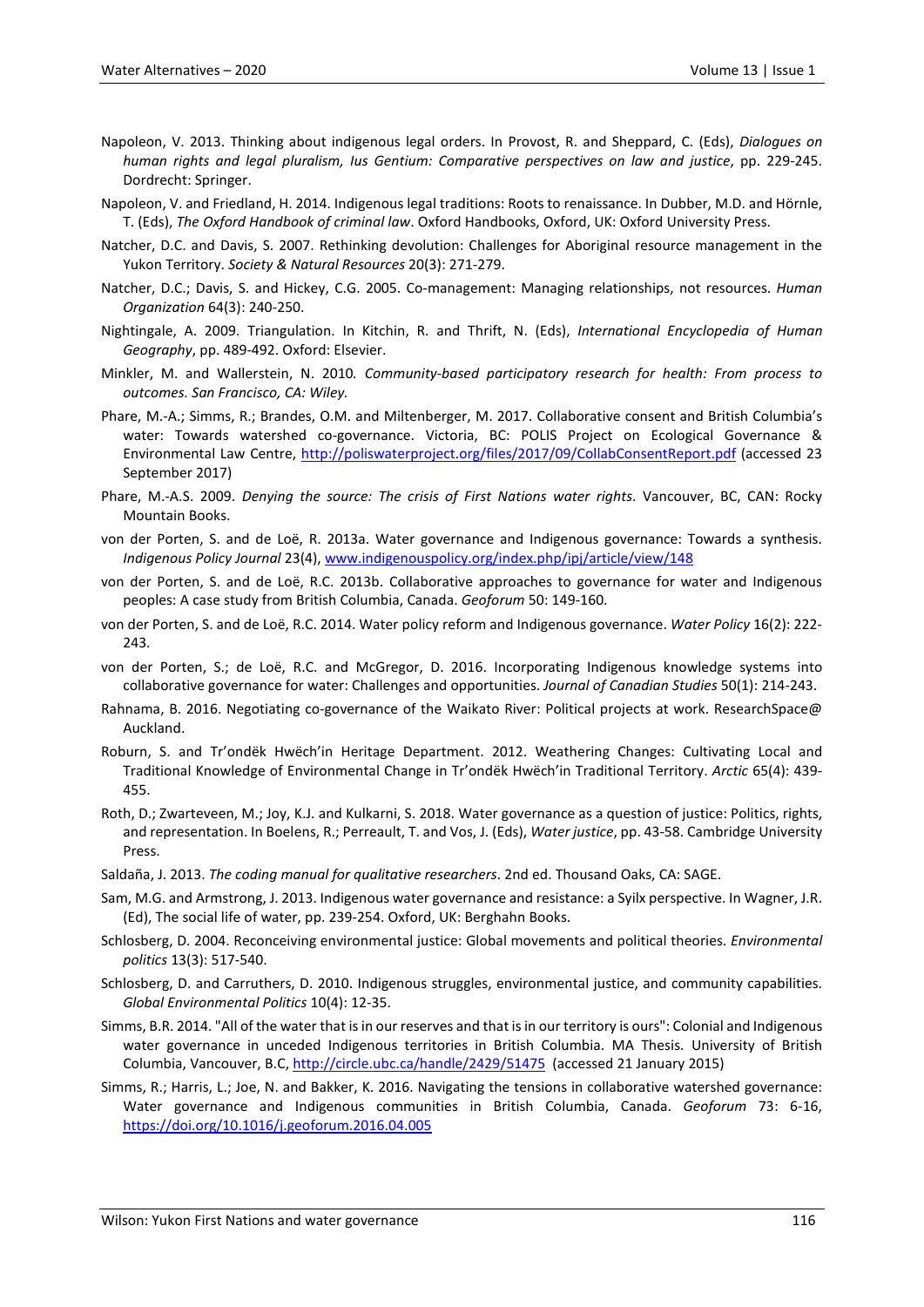- Staples, K.; Chávez-Ortiz, M.; Barrett, M.J. and Clark, D. 2013. Fixing land use planning in the Yukon before it really breaks: A case study of the Peel Watershed. *Northern Review* (37), <http://journals.sfu.ca/nr/index.php/nr/article/view/278>
- Stevenson, M.G. 2006. The possibility of difference: Rethinking co-management. *Human Organization* 65(2): 167- 180.
- Stiegelbauer, S.M. 1996. What is an elder? What do elders do? First Nation elders as teachers in culture-based urban organizations. *Canadian Journal of Native Studies* 16(1): 37-66.
- *The First Nation of Na-Cho Nyak Dun* v. *Yukon*. 2014.
- *The First Nation of Na-Cho Nyak Dun v. Yukon. 2015.*
- *The First Nation of Na-Cho Nyak Dun* v. *Yukon, 2017 SCC 58. 2017.*
- *Tipa, G. and Welch, R. 2006. Comanagement of natural resources issues of definition from an indigenous community* perspective. *The Journal of Applied Behavioral Science* 42(3): 373-391.
- Todd, Z. 2018. Refracting the state through human-fish relations: Fishing, indigenous legal orders and colonialism in north/western Canada. *Decolonization: Indigeneity, Education & Society* 7(1): 60-75.
- Tr'ondëk Hwëch'in. 2012. Tr'ondëk Hwëch'in Traditional Knowledge Policy. Tr'ondëk Hwëch'in Government.
- *Tsilhqot*'*in Nation* v. *British Columbia 2014* (SCC 44). 2014, [https://scc-csc.lexum.com/scc-csc/scc](https://scc-csc.lexum.com/scc-csc/scc-csc/en/item/14246/index.do)[csc/en/item/14246/index.do](https://scc-csc.lexum.com/scc-csc/scc-csc/en/item/14246/index.do) (accessed 19 February 2015)
- United Nations. 2008. United Nations Declaration on the Rights of Indigenous Peoples (UNDRIP) 2007, [www.un.org/esa/socdev/unpfii/documents/DRIPS\\_en.pdf](http://www.un.org/esa/socdev/unpfii/documents/DRIPS_en.pdf) (accessed 12 May 2010)
- Waterline. 2017. Active Water Licenses. Yukon Water Board [https://apps.gov.yk.ca/waterline.](https://apps.gov.yk.ca/waterline) (accessed June 27 2017)
- *Western Copper Corporation* v. *Yukon Water Board*. YKSC 16. 2011.
- Whyte, K.P. 2011. The recognition dimensions of environmental justice in Indian country. *Environmental Justice* 4(4): 199-205.
- Whyte, K.P. 2016. Indigenous experience, environmental justice and settler colonialism. In Bannon, B. (Ed), *Nature and experience: Phenomenology and the environment*, pp. 157-174. New York: Rowman & Littlefield International.
- Williams, S. and Doyon, A. 2019. Justice in energy transitions. *Environmental Innovation and Societal Transitions* 31: 144-153.
- Wilson, N.J. 2014a. Indigenous water governance: Insights from the hydrosocial relations of the Koyukon Athabascan village of Ruby, Alaska. *Geoforum* 57: 1-11.
- Wilson, N.J. 2019. "Seeing water like a state?": Indigenous water governance through Yukon First Nation Self-Government Agreements. *Geoforum* 104: 101-113.
- Wilson, N.J.; Harris, L.M.; Joseph-Rear, A.; Beaumont, J. and Satterfield, T. 2019. Water is medicine: Reimagining water security through Tr'ondëk Hwëch'in relationships to treated and traditional water sources in Yukon, Canada. *Water* 11(3): 624.
- Wilson, N.J. and Inkster, J. 2018. Respecting water: Indigenous water governance, ontologies, and the politics of kinship on the ground. *Environment and Planning E: Nature and Space* 1-23, <https://doi.org/10.1177/2514848618789378>

Wilson, P. 2014b. The Blue Paper: Water co-governance in Canada. Forum on Water Leadership (FLOW).

Wolfe, P. 2006. Settler colonialism and the elimination of the native. *Journal of Genocide Research* 8(4): 387-409.

- Yazzie, M.K. 2013. Unlimited limitations: The Navajos' winters rights deemed worthless in the 2012 Navajo-Hopi Little Colorado River Settlement. *Wicazo Sa Review* 28(1): 26-37.
- Yazzie, M.K. and Baldy, C.R. 2018. Introduction: Indigenous peoples and the politics of water. *Decolonization: Indigeneity, Education & Society* 7(1): 19.
- Yukon Government. 2016. History of land claims. *Executive Council Office – Government of Yukon*. [www.eco.gov.yk.ca/landclaims/history.html](http://www.eco.gov.yk.ca/landclaims/history.html) (accessed 20 January 2016)

Yukon Legislative Counsel. 2003. Yukon Waters Act.